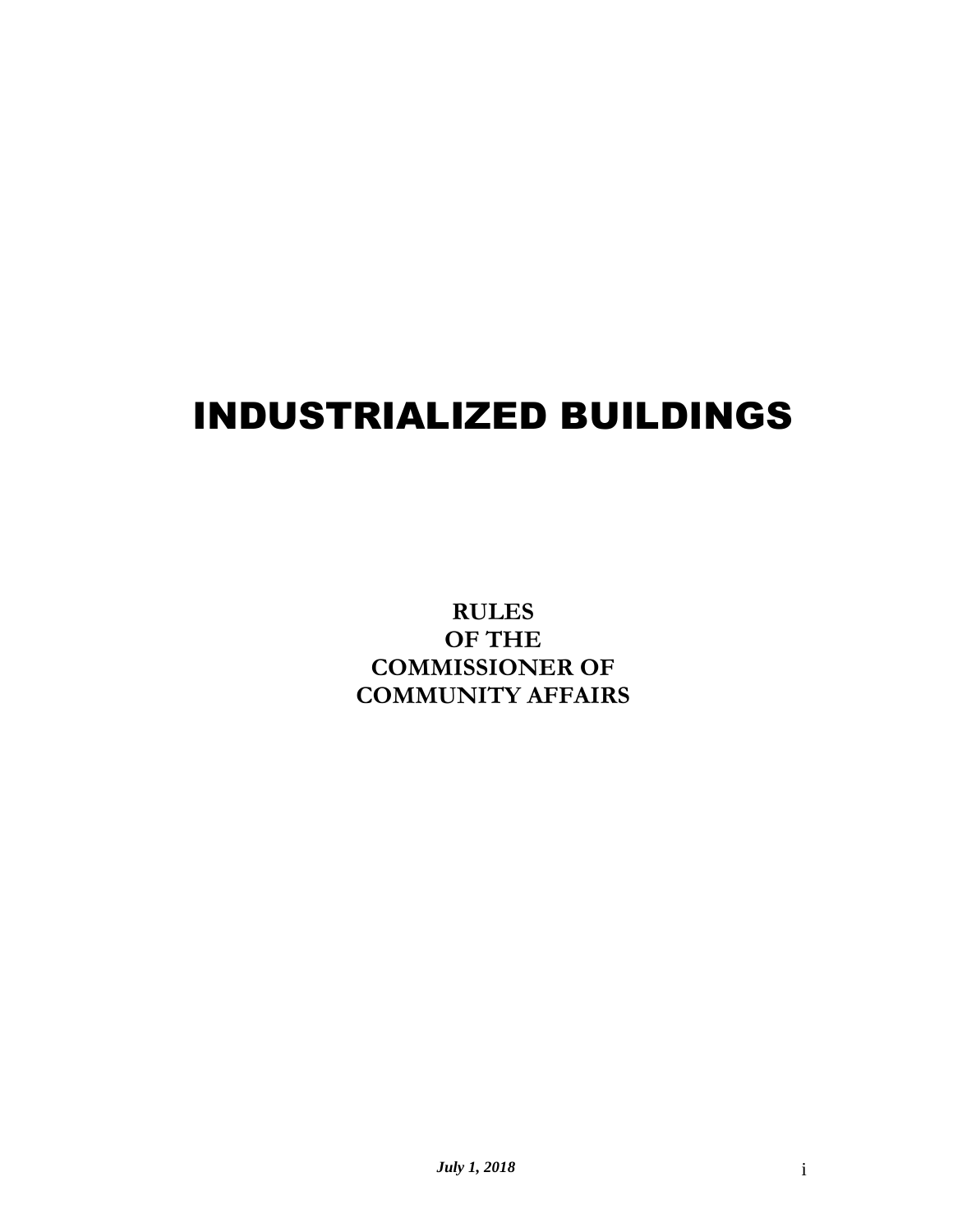Published by

# **GEORGIA DEPARTMENT OF COMMUNITY AFFAIRS**

60 Executive Park South N. E. Atlanta, Georgia 30329

404-679-4940

Christopher Nunn Commissioner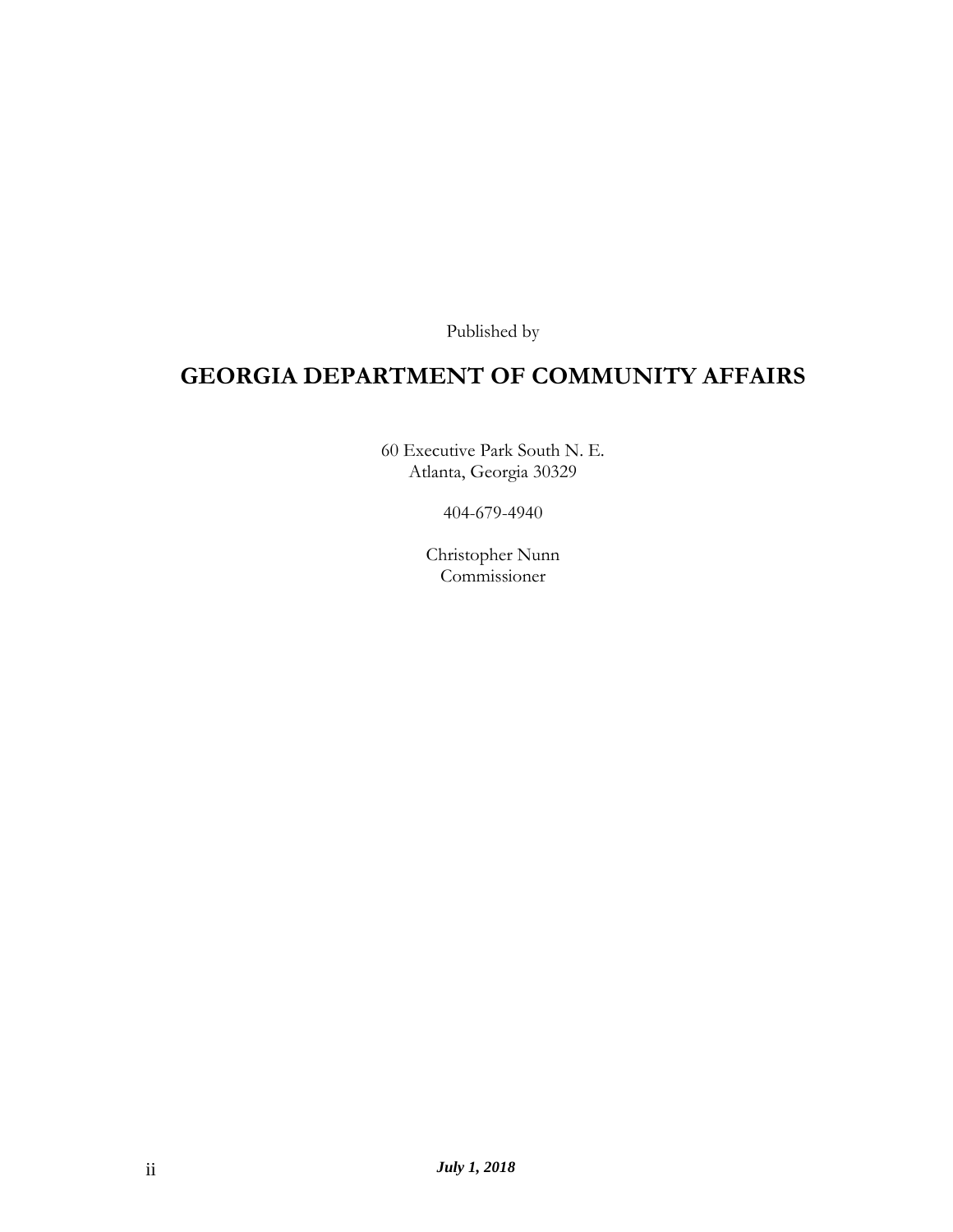This Page Intentionally Blank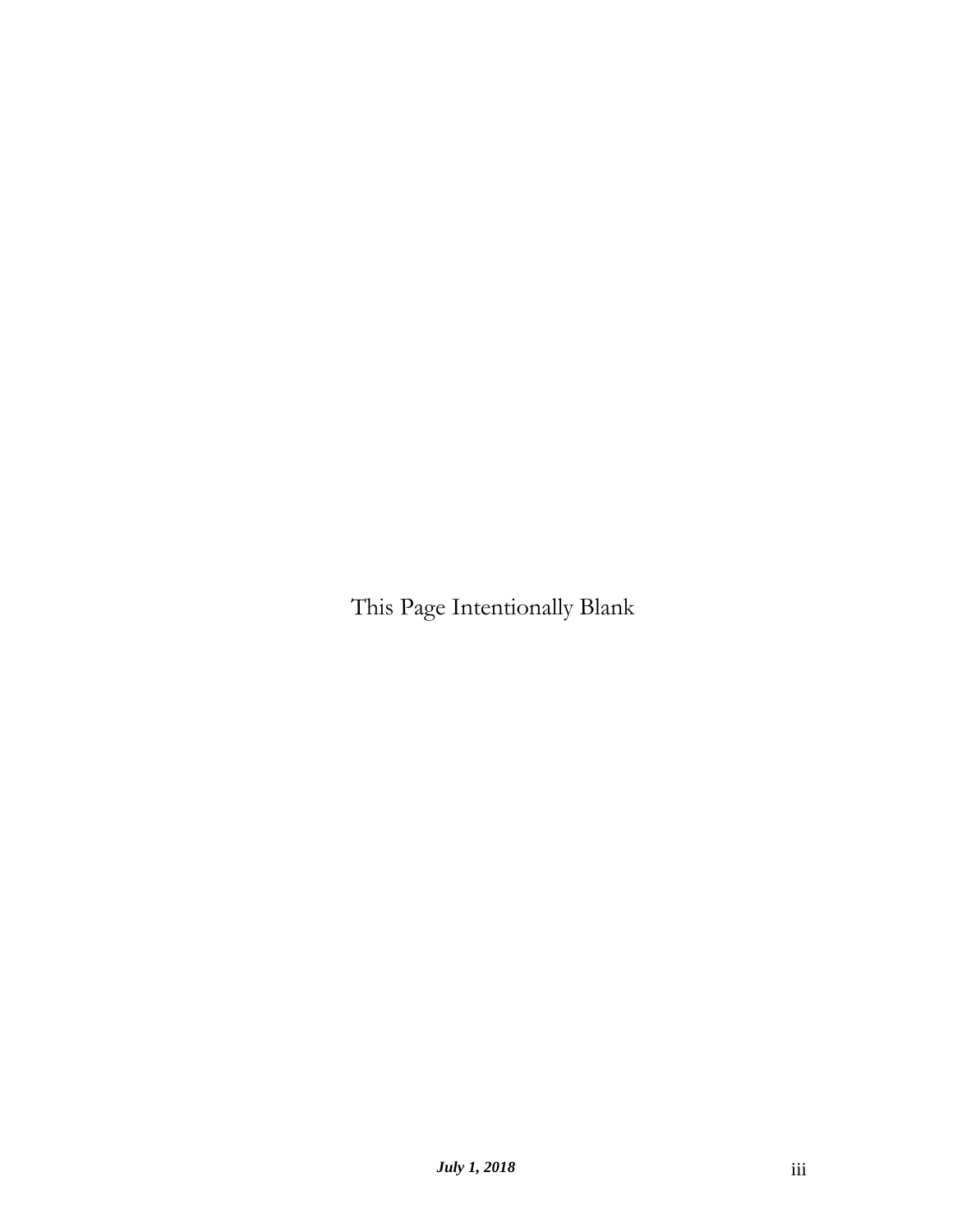# **RULES OF THE COMMISSIONER OF COMMUNITY AFFAIRS 110-2 INDUSTRIALIZED BUILDINGS**

# **TABLE OF CONTENTS**

| <b>Rule Title</b>                                                            | Page |
|------------------------------------------------------------------------------|------|
|                                                                              |      |
|                                                                              |      |
|                                                                              |      |
|                                                                              |      |
|                                                                              |      |
|                                                                              |      |
|                                                                              |      |
| 110-2-8 Building System, Model Plan and Installation Requirements12          |      |
| 110-2-9 Quality Control Requirements for Manufacturing Facilities15          |      |
|                                                                              |      |
| 110-2-11 Certification of Existing Industrialized Buildings – Requirements19 |      |
|                                                                              |      |
|                                                                              |      |
|                                                                              |      |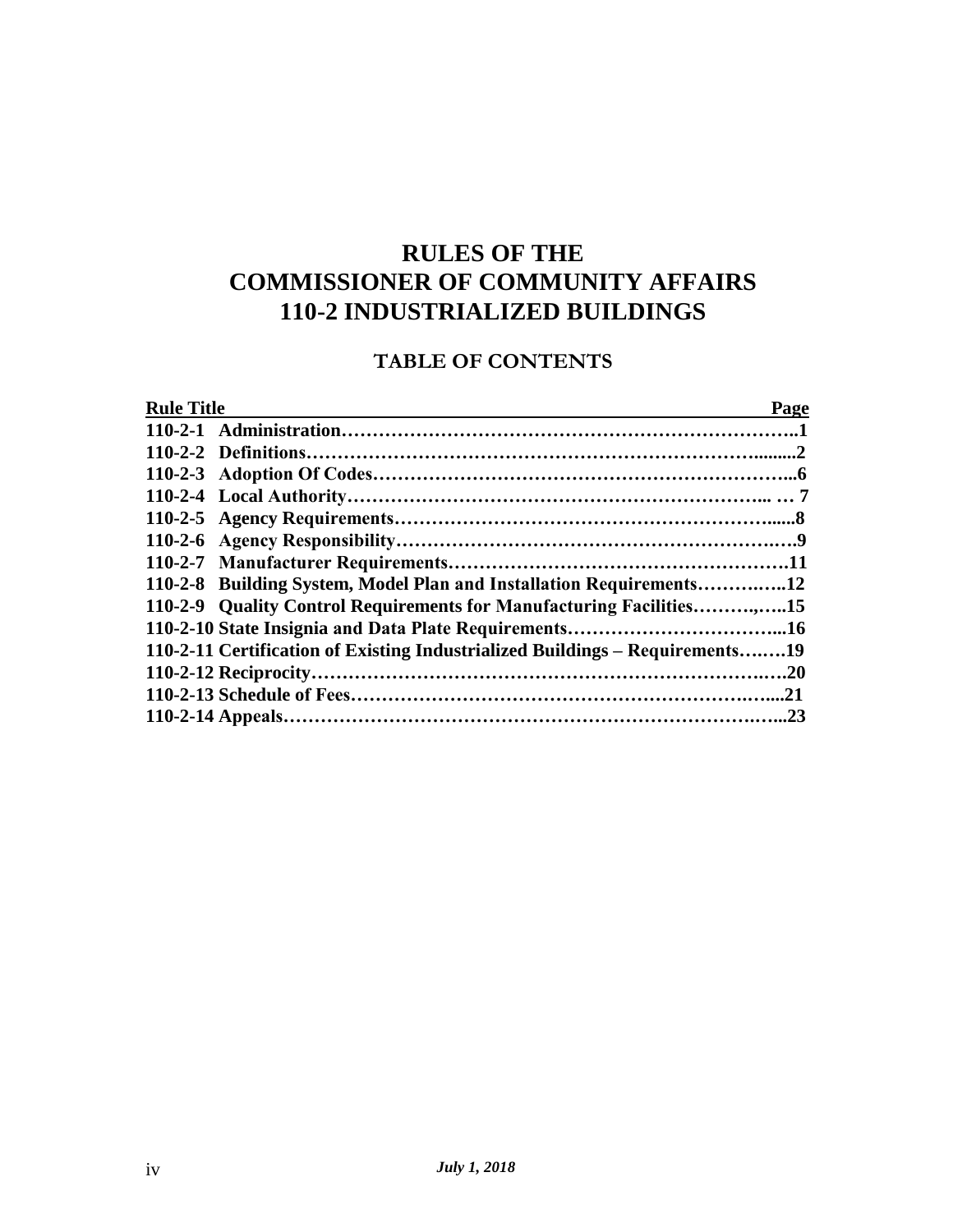#### **110-2-1 ADMINISTRATION**

**110-2-1-.01 Scope.** The provisions of the rules and regulations provided herein are in implementation of Official Code of Georgia Annotated (O.C.G.A.) Title 8, Chapter 2, Article 2, Part 1 (hereinafter referred to as the "Industrialized Buildings Act") and are intended to provide uniform health and safety standards and inspection procedures for such construction, while preserving and recognizing local government responsibility in regard to utilization of such construction within a community. Rules and regulations provided herein are applicable to all industrialized buildings which are manufactured or re-manufactured for sale or offered for sale within the State of Georgia and all industrialized buildings manufactured in Georgia and installed in other states under reciprocal agreements. The rules apply to all industrialized buildings which are sold or offered for sale or installed in Georgia, regardless of whether or not local construction codes are administered in the areas where the installation takes place. The Legislature has provided that the Industrialized Buildings Act does not apply to manufactured (mobile) homes which are constructed under the requirements of the U.S. Department of Housing and Urban Development (HUD) and bear a HUD Insignia of Approval. These rules become effective July 1, 2018 and supersede all previous Rules of the Commissioner of Community Affairs for Industrialized Buildings.

**110-2-1-.02 Provision of services.** The Commissioner, by contract with various parties herein referred to as "agencies," may provide necessary inspection and evaluation services to insure compliance with these rules. The Commissioner may require professional liability insurance, minimum \$250,000, or other security to insure faithful performance of these rules.

**110-2-1-.03 Information bulletins.** The Commissioner may issue information bulletins as deemed necessary to clarify, interpret and make specific the various aspects of these rules.

**110-2-1-.04 Insignia required.** No industrialized building shall be sold, offered for sale or installed in the State of Georgia unless it bears an insignia of approval issued by the Commissioner or it has been inspected by the local jurisdiction in accordance with Rule 110-2-4 and Rule 110-2-10-.03(2). Industrialized buildings manufactured or remanufactured in accordance with these rules shall bear the Commissioner's insignia of approval and those buildings not constructed in accordance with these rules shall bear the Commissioner's notice of "manufactured for export from Georgia." Construction site office buildings manufactured in accordance with these rules shall bear the Commissioner's insignia of approval for construction site office buildings.

**110-2-1-.05 Open construction option.** Any open construction components of a substantially closed constructed building may, at the option of the manufacturer, be declared closed and thus be subject to the certification of the building system. This option shall only apply where approval of the open components is essential to the installation procedures. All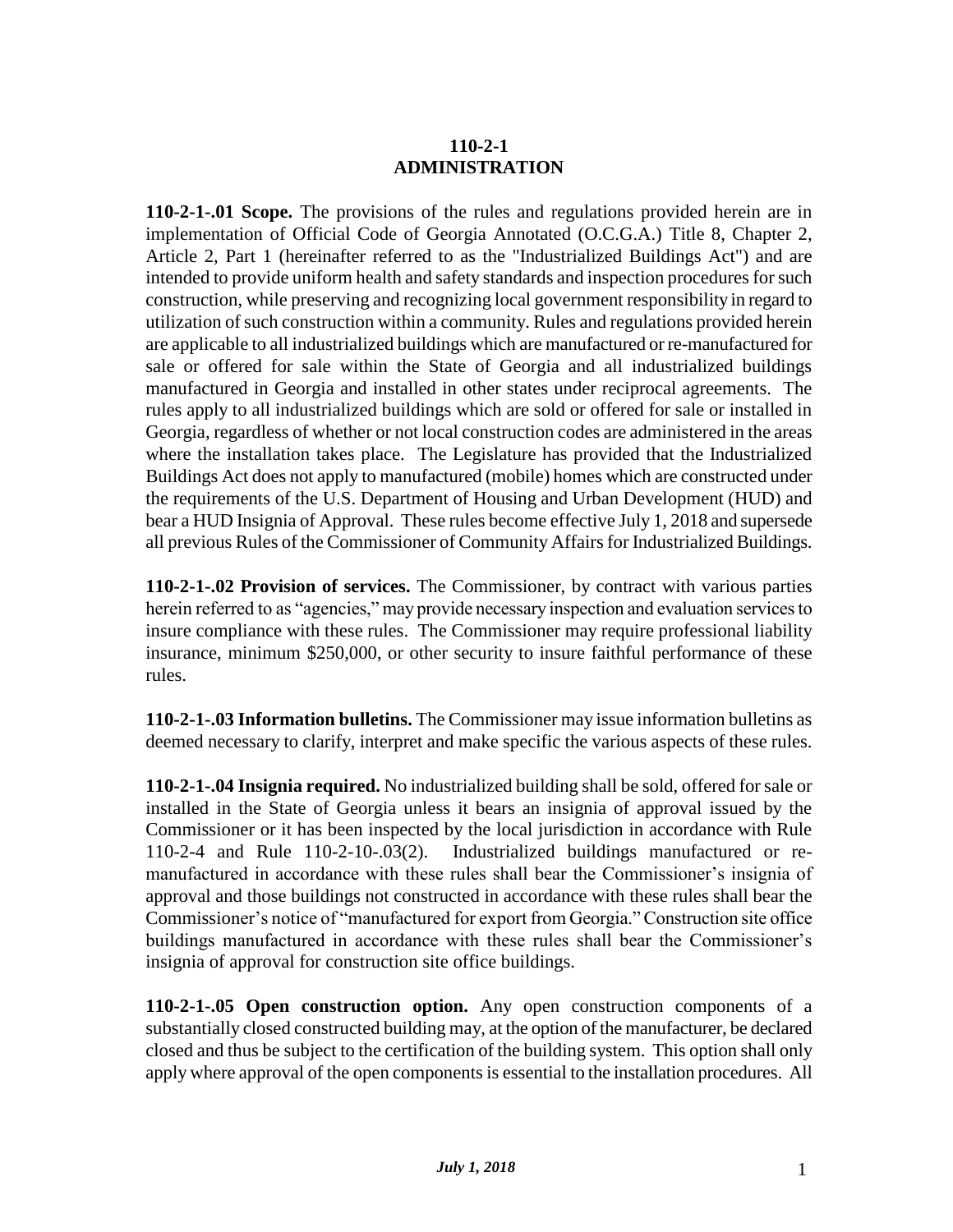components subject to this option shall be shipped with and be identified as part of the building package.

**110-2-1-.06 Field technical services.** Any person may request field technical services providing such requests are submitted to the Commissioner in writing. The services available are inspection of industrialized buildings or components and installation work for compliance with the approved plans and codes, plan and specification review of industrialized buildings for compliance with the adopted codes and laws. The cost of such services shall be borne by the requesting party at the rates listed in the Schedule of Fees.

**110-2-1-.07 Inspection service for local government.** The Commissioner, upon request from a local government, which does not have inspection capability, shall provide inspection service for the installation of an industrialized building. The manufacturer shall be charged for such service at a rate required for field technical services (see Rule 110-2-13-.07).

**110-2-1-.08 Maintenance of records.** All records pertaining to an approved building or component (i.e., applications, quality control manuals, building systems documentation, model plans, inspection reports, disposition reports, insignia applied, etc.) shall be maintained by the manufacturer and third party agency for a minimum period of three years from the date the industrialized building product is shipped from the manufacturing facility.

**Authority O.C.G.A. 8-2-113**

#### **110-2-2 DEFINITIONS**

**110-2-2-.01 General.** For the purpose of these rules, the following words shall have the meaning as contained herein unless the context does not permit such meaning. Terms not defined in these rules, but defined in the Georgia State Minimum Standard Construction Codes shall have the meanings as contained in the Georgia State Minimum Standard Construction Codes. Terms not defined in these rules, or in the Georgia State Minimum Standard Construction Codes, shall have ascribed to them the ordinary accepted meanings such as the context may imply and as defined in the most recent edition of Webster's New Collegiate Dictionary.

# **110-2-2-.02 Definitions.**

**ACT.** "Industrialized Buildings Act," Official Code of Georgia Annotated, Title 8, Chapter 2, Article 2, Part 1.

# **AGENCY:**

**(1) DESIGN APPROVAL AGENCY.** An agency, which is authorized to evaluate and approve specific models and designs.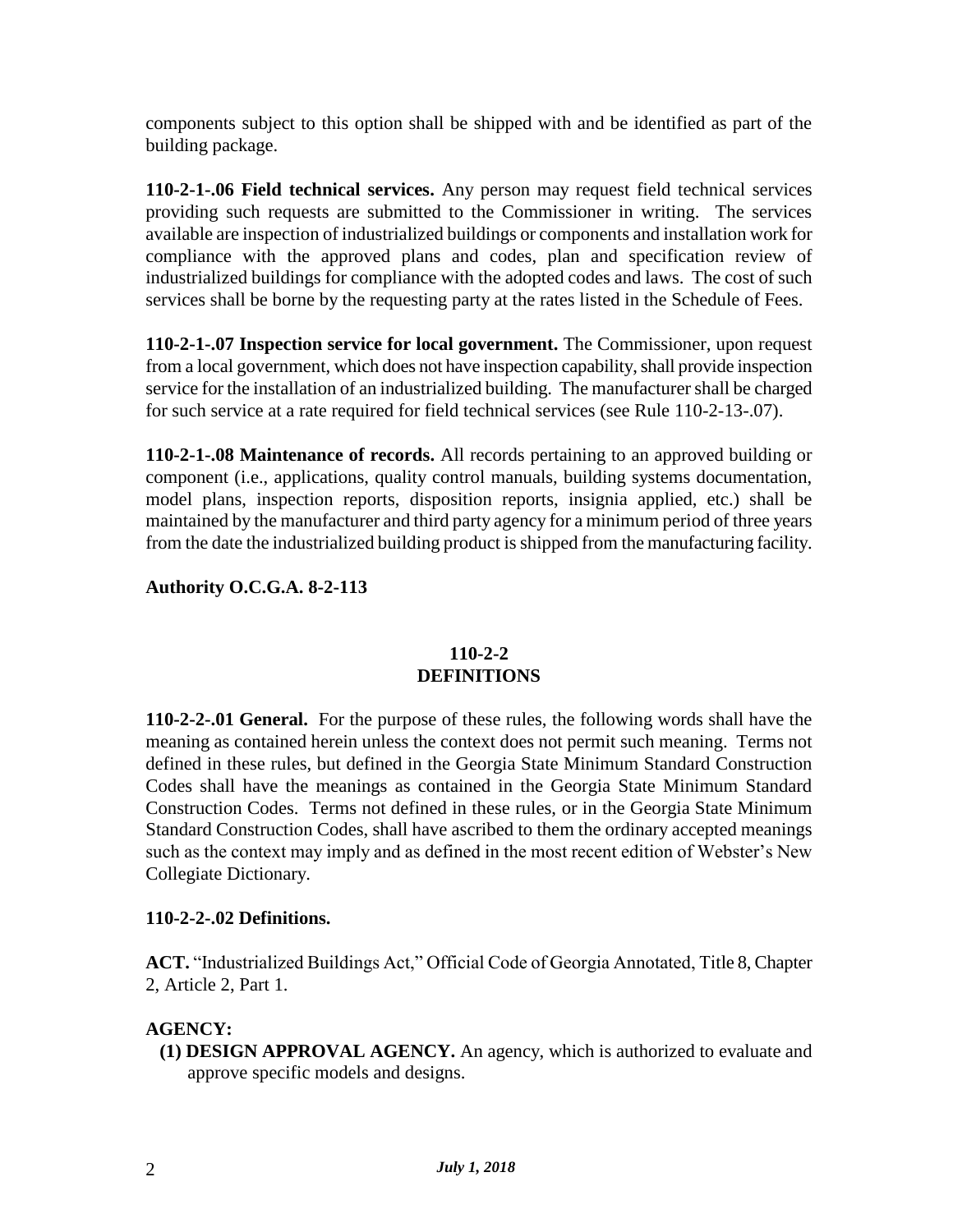- **(2) EVALUATION AGENCY.** An organization determined by the Commissioner to be especially qualified to evaluate the manufacturer's quality control procedures, systems, design plans, model plan specifications and engineering data for compliance with these rules and to certify compliance to the Commissioner.
- **(3) INSPECTION AGENCY.** An organization especially qualified by reason of facilities, personnel, experience, and demonstrated reliability, to investigate, test and inspect industrialized building units, systems or the component parts for compliance with the approved plans, specifications, quality control procedures and applicable codes.
- **(4) THIRD PARTY AGENCY.** An evaluation, inspection or design approval agency, or any combination thereof as defined in these rules.

**APPROVED.** Conforming to the requirements of these rules.

**ASTM.** American Society for Testing and Materials.

**BUILDING SYSTEM.** Plans, specifications and documentation for a system of industrialized buildings or for a type or a system of building components, which may include structural, electrical, mechanical and fire protection systems and other building systems affecting health and safety.

**CLOSED CONSTRUCTION.** That condition when any building, component, assembly, subassembly or system is manufactured in such a manner that all portions cannot be readily inspected at the installation site without disassembly, damage to or destruction thereof.

**COMMISSIONER.** The "Commissioner of Community Affairs."

**COMPONENT.** Any assembly, subassembly, or combination of parts for use as an element of a building, which may include structural, electrical, mechanical, and fire protection systems and other systems affecting health and safety.

**CONSTRUCTION SITE OFFICE BUILDING.** An industrialized building designed and used for a construction site office structure having a maximum gross floor area of 400 square feet.

**CONTAINER.** A single rigid, sealed, reusable, metal (corrugated) box in which cargo or freight is shipped by sea vessel, air, truck or rail, that is generally 10, 20, 30 or 40 feet in length by 8 feet wide by 8, 8.5, or 9.5 feet high and is designed and constructed in conformance with International Standards Organization (ISO) standards and International Convention for Safe Containers (ICSC) regulations to withstand normal stresses applied during regular transport.

**DAMAGE.** Damage or breakage occurring to a unit of an industrialized building or any part thereof causing it to not comply with the Quality Control Manuals and these rules.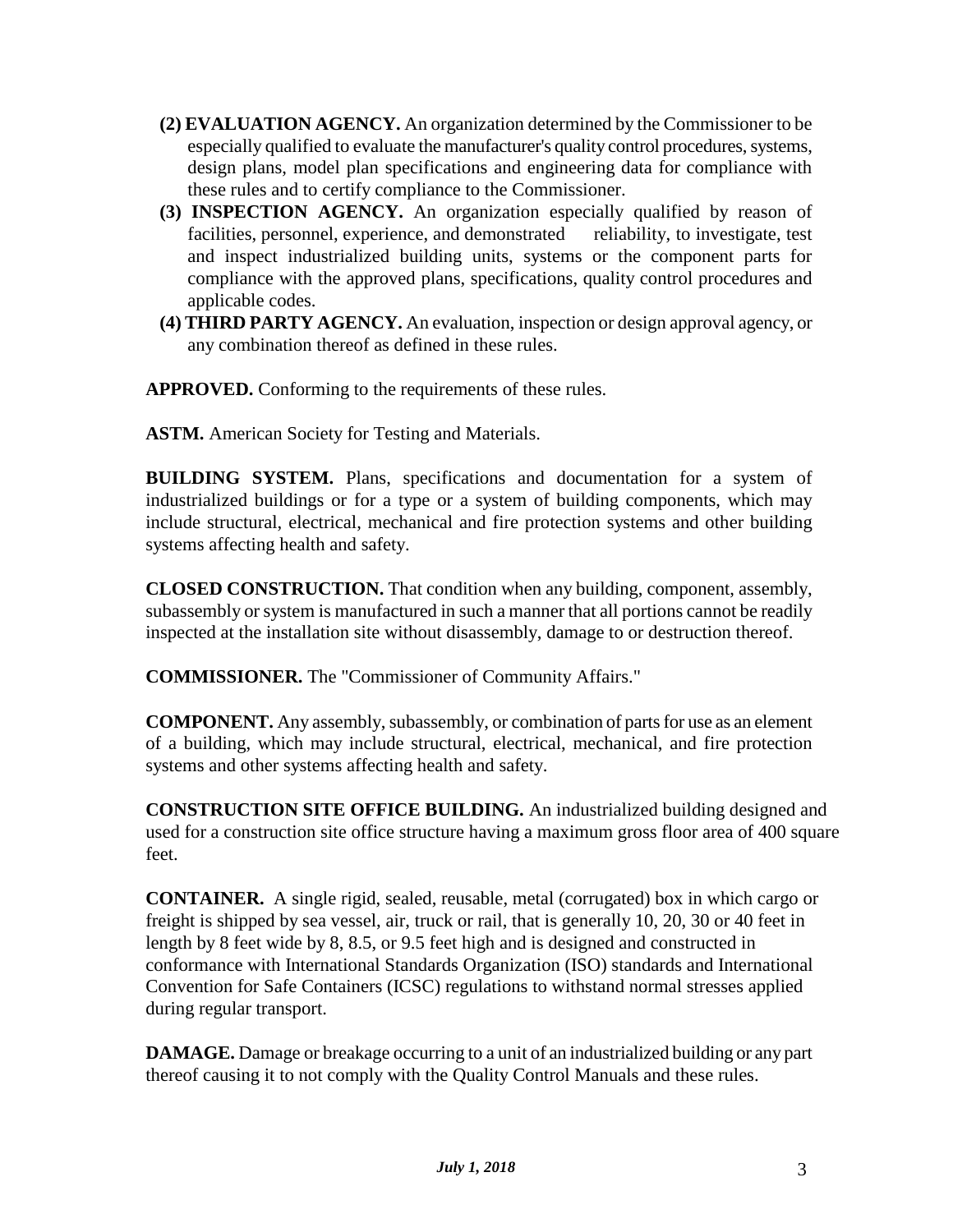**DEALER.** Any person, firm or corporation that sells, offers for sale, leases, or distributes industrialized buildings to a person, firm or corporation, or government.

**DEPARTMENT.** The Georgia Department of Community Affairs (DCA).

**ELECTRONIC MEANS.** Without limitation, analog, digital, electronic, magnetic, mechanical, optical, chemical, electromagnetic, electromechanical, electrochemical, or other similar means. See O.C.G.A. Title 10 Chapter 12.

**ELECTRONIC RECORDS.** Information created, transmitted, received, or stored by electronic means and retrievable in human perceivable form.

**ELECTRONIC SIGNATURE.** A signature created, transmitted, received, or stored by electronic means and includes but is not limited to a secure electronic signature.

**EQUIPMENT.** All materials, appliances, devices, fixtures, fittings or accessories installed in or used in the manufacture and assembly of an industrialized building.

**FIELD TECHNICAL SERVICE.** Clarification in the field by the Commissioner or his/her designee of technical data relating to the application of these rules.

**INDUSTRIALIZED BUILDING.** Any structure or component thereof which is designed and constructed in compliance with the state minimum standards codes and is wholly or in substantial part made, fabricated, formed, or assembled in manufacturing facilities for installation or assembly and installation on a building site and has been manufactured in such a manner that all parts or processes cannot be inspected at the installation site without disassembly, damage to, or destruction thereof. See Rule 110-2-1-.01.

**INSIGNIA.** An approved device or seal issued by the Commissioner to indicate compliance with the standards and rules established herein.

**INSTALLATION.** The assembly of an industrialized building, component or system on site and the process of affixing an industrialized building, component, or system to land, a foundation, footings or an existing building.

**INSTALLER.** Any person, firm or corporation engaged in the activity of installation of industrialized buildings or components.

**LOCAL GOVERNMENT.** A county or municipality of Georgia.

**MANUFACTURE.** The process of making, fabricating, constructing, forming or assembling a product from raw, unfinished or semi-finished materials.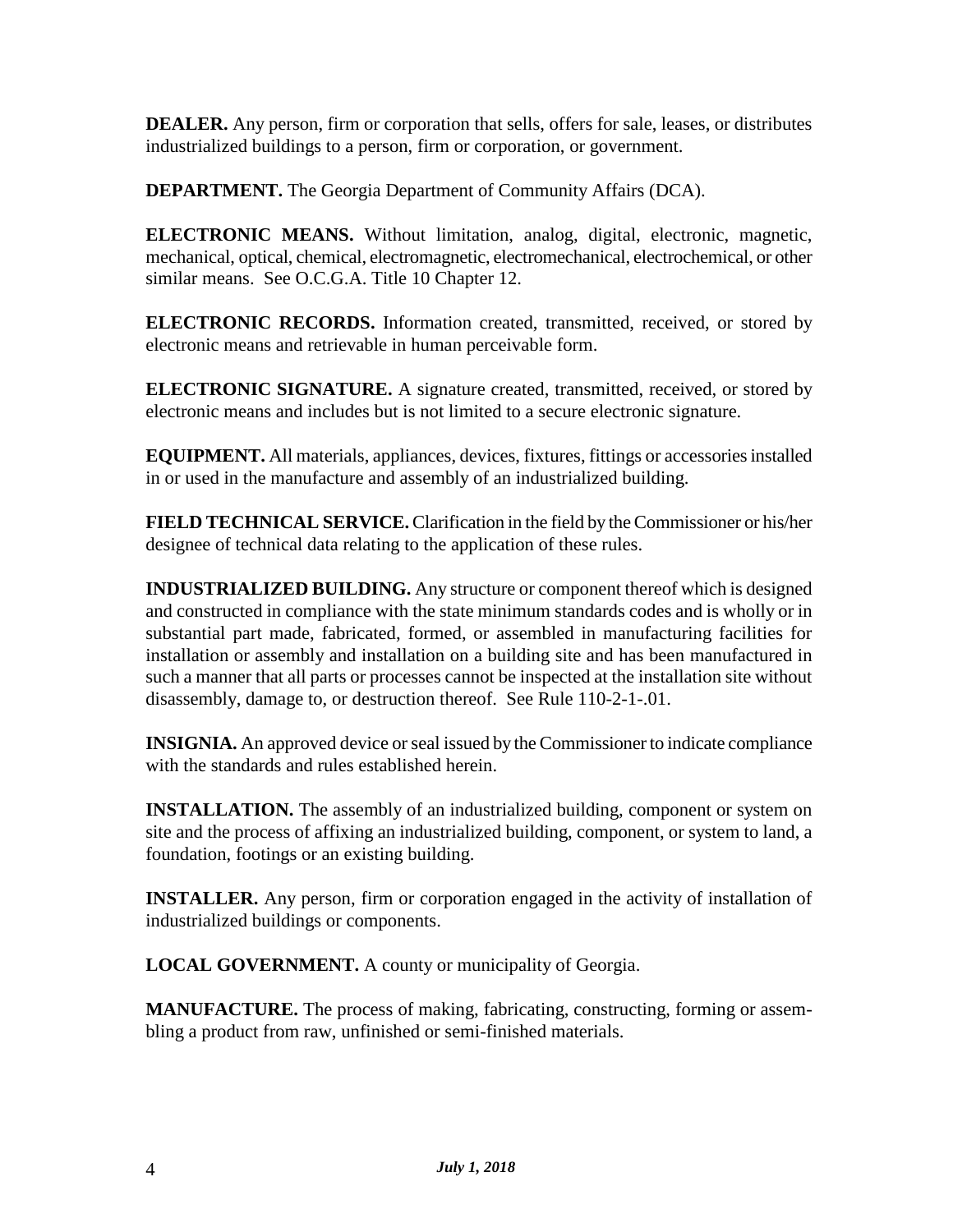**MANUFACTURED FOR EXPORT FROM GEORGIA.** An industrialized building which has not been inspected for compliance with the standards, codes and laws required by these Rules and cannot be installed in the state of Georgia.

**MANUFACTURED (MOBILE) HOME.** A structure, transportable in one or more sections, which is built on a permanent chassis and designed to be used as a dwelling with or without a permanent foundation when connected to the required utilities, and includes the plumbing, heating, air-conditioning and electrical systems contained herein. (Reference 42 USC 5402[6] [24CFR 3280.2(a) (16)] and the Official Code of Georgia Annotated 8-2- 131[2].)

**MODEL.** A specific design of an industrialized building, which is based on size, room arrangement, method of construction, location, arrangement or size of plumbing, mechanical, or electrical equipment and systems therein in accordance with plans submitted to the Commissioner.

**OPEN CONSTRUCTION.** Any building, building component, assembly or system manufactured in such a manner that all parts or processes of manufacture can be readily inspected at the installation site without disassembly, damage to, or destruction thereof.

**ORGANIZATION.** A corporation, association, partnership, political subdivision or private person(s).

**RE-MANUFACTURE.** The manufacture of an industrialized building into a rehabilitated building, causing the building to come into substantial compliance with the current construction codes and laws.

**RESIDENTIAL INDUSTRIALIZED BUILDING.** An industrialized building that is a dwelling unit designed and constructed in compliance with the Georgia State Minimum Standard One and Two Family Dwelling Code which is wholly or in substantial part, made, fabricated, formed, or assembled in a manufacturing facility and cannot be inspected at the installation site without disassembly, damage to, or destruction thereof. Any such structure shall not contain a permanent metal chassis and shall be affixed to permanent load-bearing foundation. The term shall not include manufactured homes as defined by the National Manufactured Housing Construction and Safety Standards Act of 1974, 42 U.S.C. Section 5401, et seq.

**SHIPPING CONTAINER BUILDING MODULE.** A new or used container which has been inspected, tested and certified by an approved third party agency in accordance with approved quality control and inspection protocols.

**SITE.** The entire tract, subdivision, or parcel of land on which the industrialized building is installed.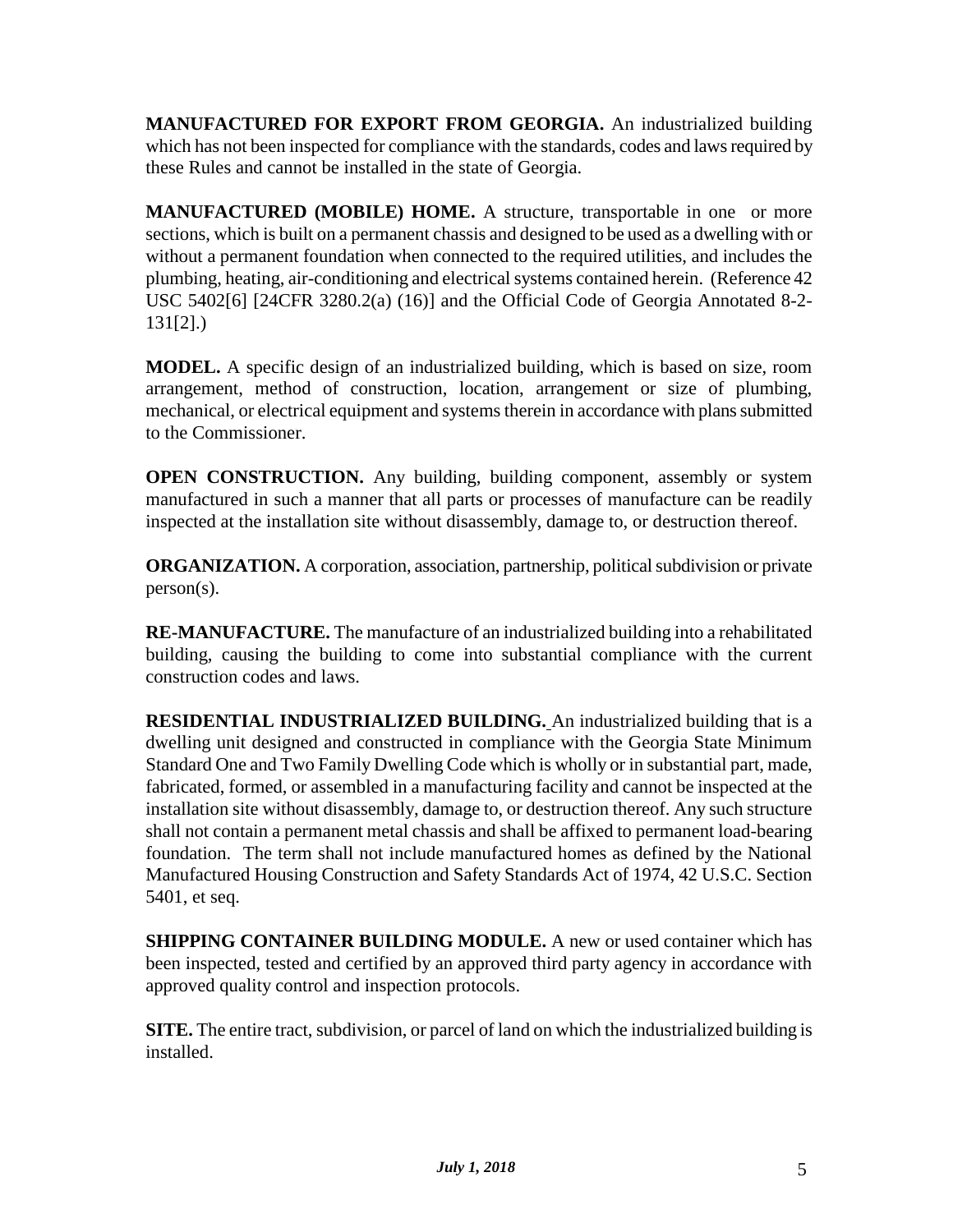**STANDARD DESIGN.** Any building, system, model, series, or component intended for duplication or repetitive manufacture.

**SYSTEM.** An entity of materials or components interrelated or joined together to form all or part of a structural, plumbing, mechanical, electrical, thermal efficiency, or fire safety element of an industrialized building.

**SYSTEM RECOGNITION.** System approved by the Commissioner.

**TINY HOUSE.** A residential industrialized building dwelling unit that is 400 square feet or less in floor area excluding lofts. **Authority O.C.G.A. 8-2-113**

#### **110-2-3 ADOPTION OF CODES**

**110-2-3-.01 Meaning of terms.** For the purpose of implementing these rules, where reference is made in these codes to "Building Official," "Administrative Authority," "Enforcement Official" or other similar reference, it shall mean the Commissioner or his/her designated representative.

**110-2-3-.02 Code adoption.** In order to provide uniformity in the construction of industrialized buildings, the following construction codes are adopted by reference and shall govern the design, fabrication and construction of industrialized buildings. All editions shall be the latest editions as adopted by the Department of Community Affairs (DCA) with the approval of the Board of Community Affairs (Board), unless otherwise stated herein. Where, in any specific case, different sections of the Code(s) specify different materials, methods of construction or other requirement, the most restrictive shall govern. Where there is a conflict between a general requirement and a specific requirement, the specific requirement shall be applicable.

- (1) International Building Code, as adopted and amended by the Department.
- (2) International Fuel Gas Code, as adopted and amended by the Department.
- (3) International Mechanical Code, as adopted and amended by the Department.
- (4) International Plumbing Code, as adopted and amended by the Department.
- (5) National Electric Code, as adopted and amended by the Department.
- (6) International Fire Code, as adopted and amended by the Department.
- (7) International Energy Conservation Code, as adopted and amended by the Department.
- (8) International Residential Code, as adopted and amended by the Department.
- (9) State Minimum Fire Safety Standards, as adopted by the Safety Fire Commissioner.

**110-2-3-.03 Code remedial.** The codes listed in Rule 110-2-3-.02 are hereby declared to be remedial, and shall be construed to secure the beneficial interests and purposes thereof - which are public safety, health, and general welfare -- through structural strength, stability, sanitation, adequate light and ventilation, and safety to life and property from fire and other hazards attributed to the built environment including alteration, repair, removal, demolition,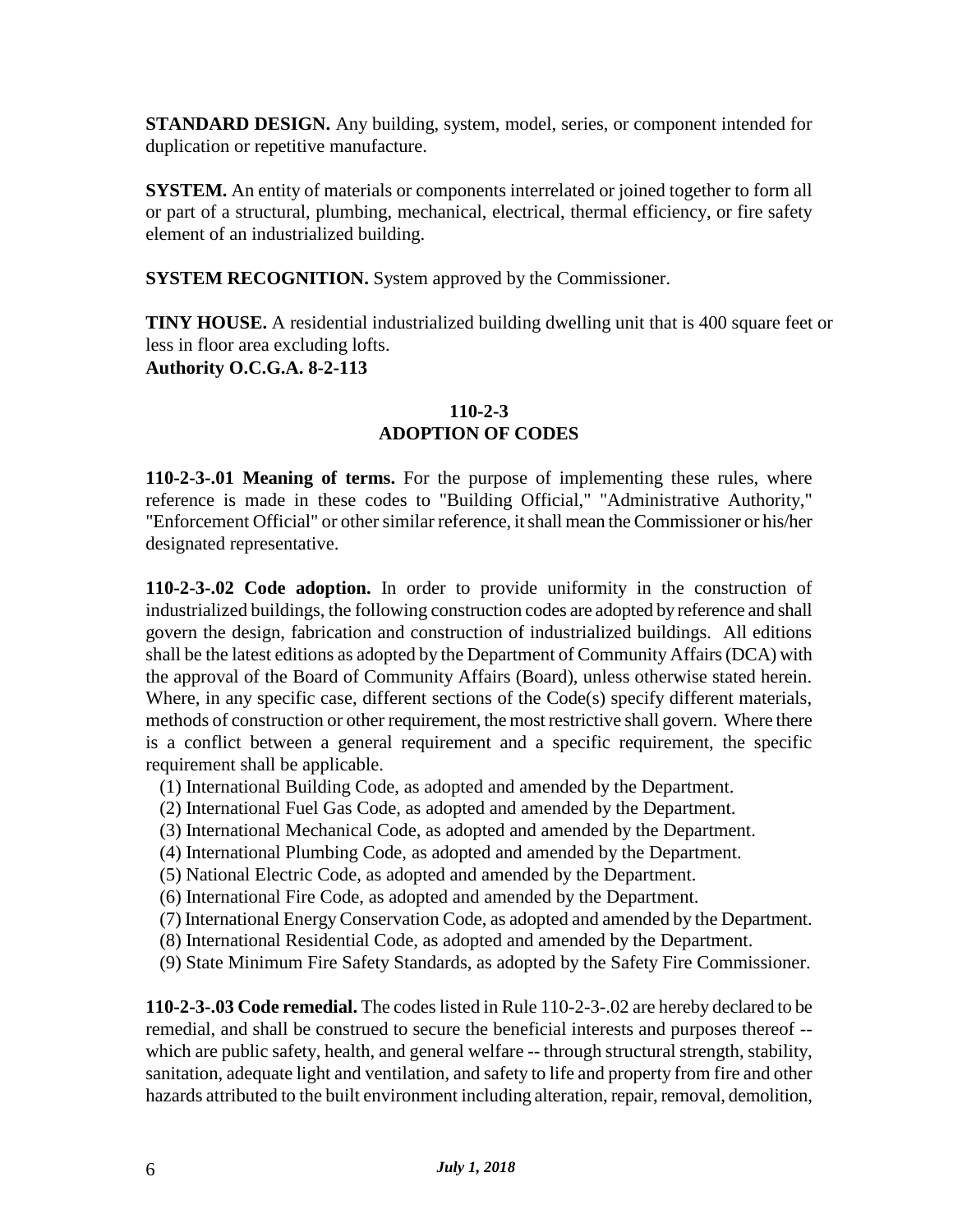use and occupancy of buildings, structures, or premises, and by regulating the installation and maintenance of all electrical, gas, mechanical and plumbing systems, which may be referred to as service systems.

**110-2-3-.04 Applicability.** Where, in any specific case, different sections of the code specify different materials, methods of construction or other requirements, the most restrictive shall govern. Where there is a conflict between a general requirement and a specific requirement, the specific requirement shall be applicable.

**110-2-3-.05 Appendices.** To be enforceable, the appendices included in the technical codes must be referenced in the code text or specifically included herein.

**110-2-3-.06 Alternate materials and methods.** The provisions of the technical codes are not intended to prevent the use of any material or method of construction not specifically prescribed by them, provided any such alternate has been reviewed by the Commissioner. The Commissioner shall approve any such alternate, provided the Commissioner finds that the alternate for the purpose intended is at least the equivalent of that prescribed in the technical codes in quality, strength, effectiveness, fire resistance, durability and safety. The Commissioner shall require that sufficient evidence or proof be submitted to substantiate any claim made regarding the alternate.

**110-2-3-.07 Requirements not covered by code.** Any requirements necessary for the strength, stability or proper operation of an existing or proposed building, structure, electrical, gas, mechanical or plumbing system, or for the public safety, health and general welfare, not specifically covered by the technical codes, shall be determined by the Commissioner.

**Authority O.C.G.A. 8-2-113**

#### **110-2-4 LOCAL AUTHORITY**

**110-2-4-.01 Authority reserved.** It is the intent of the Industrialized Buildings Act of 1982 and these rules that those areas of authority rightfully belonging to the local government are specifically and entirely reserved thereto. Such areas of county and municipal authority include, but are not limited to local land-use and zoning, local fire zones, site development, building setback, side and rear yard requirements, property line requirements, subdivision regulations, subdivision control, review and regulation of architectural and aesthetic requirements, foundation design, and utility connections. These authorities are specifically and entirely reserved to the county if in the unincorporated area, or the municipality where the industrialized building or residential industrialized building is sited. Such local requirements and regulations not in conflict with the provisions of the Act, which currently exist or may be enacted which relate to transportation, erection, and use, must be reasonable and uniformly applied and enforced without distinction as to whether such building is manufactured offsite or built onsite in a conventional manner.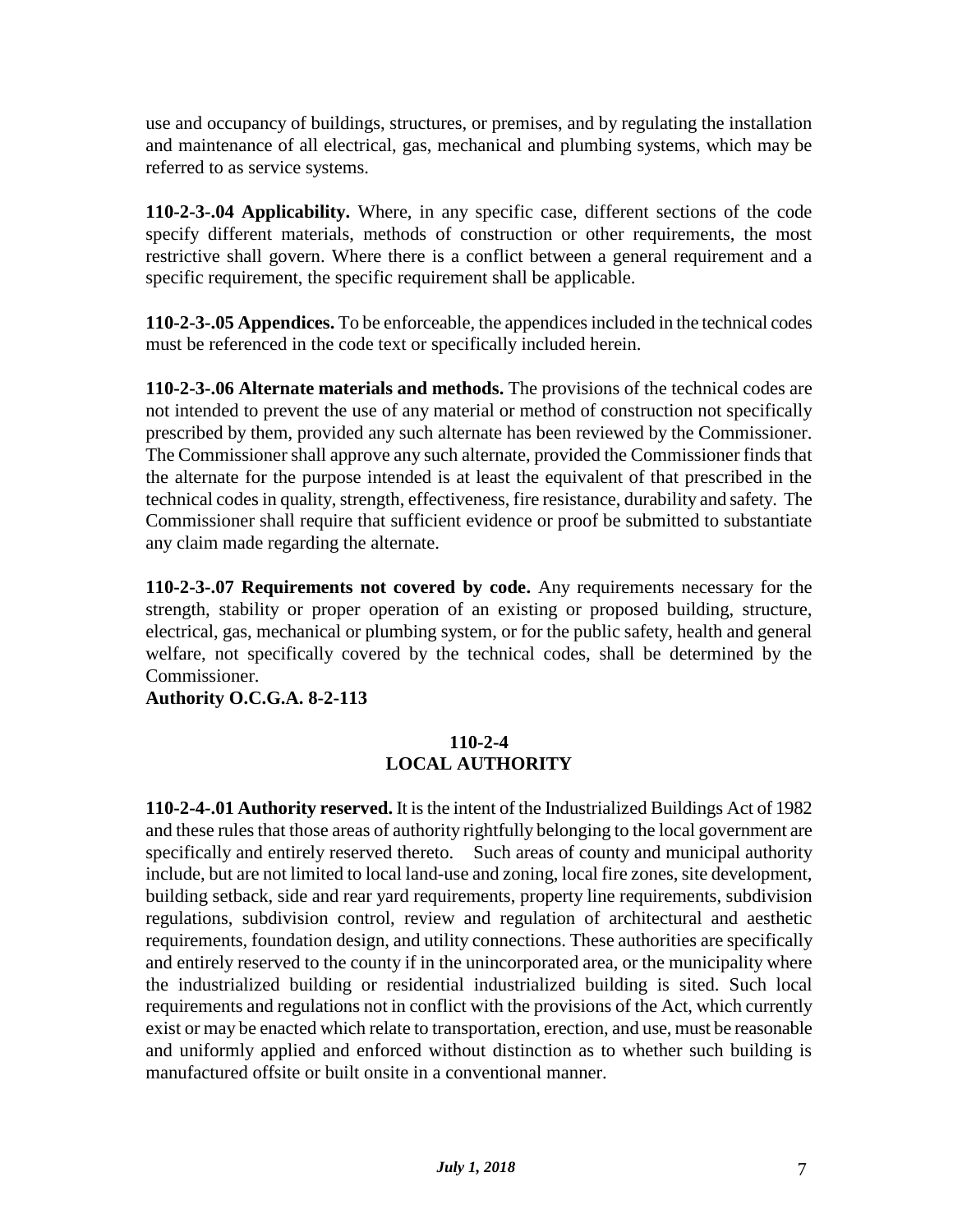**110-2-4-.02 Residential industrialized building.** No ordinance or regulation enacted by a county or municipality shall exclude residential industrialized buildings from being sited in such county or municipality in a residential district solely because the building is a residential industrialized building.

**110-2-4-.03 Building permits required.** Building permits for the installation of industrialized buildings shall be issued by the local governments which shall require permit fees only for those inspections actually performed. Such fees shall not exceed the amount charged for similar inspections and/or permits on conventionally built structures.

**110-2-4-.04 Compliance with local requirements.** All industrialized buildings and residential industrialized buildings bearing an insignia of approval issued by the Commissioner pursuant to these rules shall be deemed to comply with the state minimum standard codes and all ordinances and regulations enacted by any local government which are applicable to the manufacture and installation of such buildings. The determination by the Commissioner of the scope of such approval is final.

**110-2-4-.05 Local government inspection of industrialized buildings.** Installation work, service connections, and foundations accomplished at the installation site shall be regulated by the local governing authority.

**110-2-4-.06 Document requirement.** The local government shall be reserved the authority to:

- (1) Require a set of design plans necessary to show compliance with zoning and utility connection requirements, installation procedures and approval letter as certified by the Commissioner for each installation of any unit on a building site.
- (2) Require that all permits be obtained before installation of any unit on a building site.
- (3) Require that all industrialized buildings bear the Commissioner's insignia of approval before installation.

**110-2-4-.07 Reporting violations and damage.** The local government shall report any violation of these rules or damage received after manufacture to the Commissioner. **Authority O.C.G.A. 8-2-113**

#### **110-2-5 AGENCY REQUIREMENTS**

**110-2-5-.01 Approval required.** An agency must be approved by the commissioner for the specific type of functions to be performed. Limitations on the scope of services may be included in the agency's contract with the commissioner.

**110-2-5-.02 Application required.** The commissioner shall consider an organization for approval upon receipt of an application accompanied by appropriate fees and a prospectus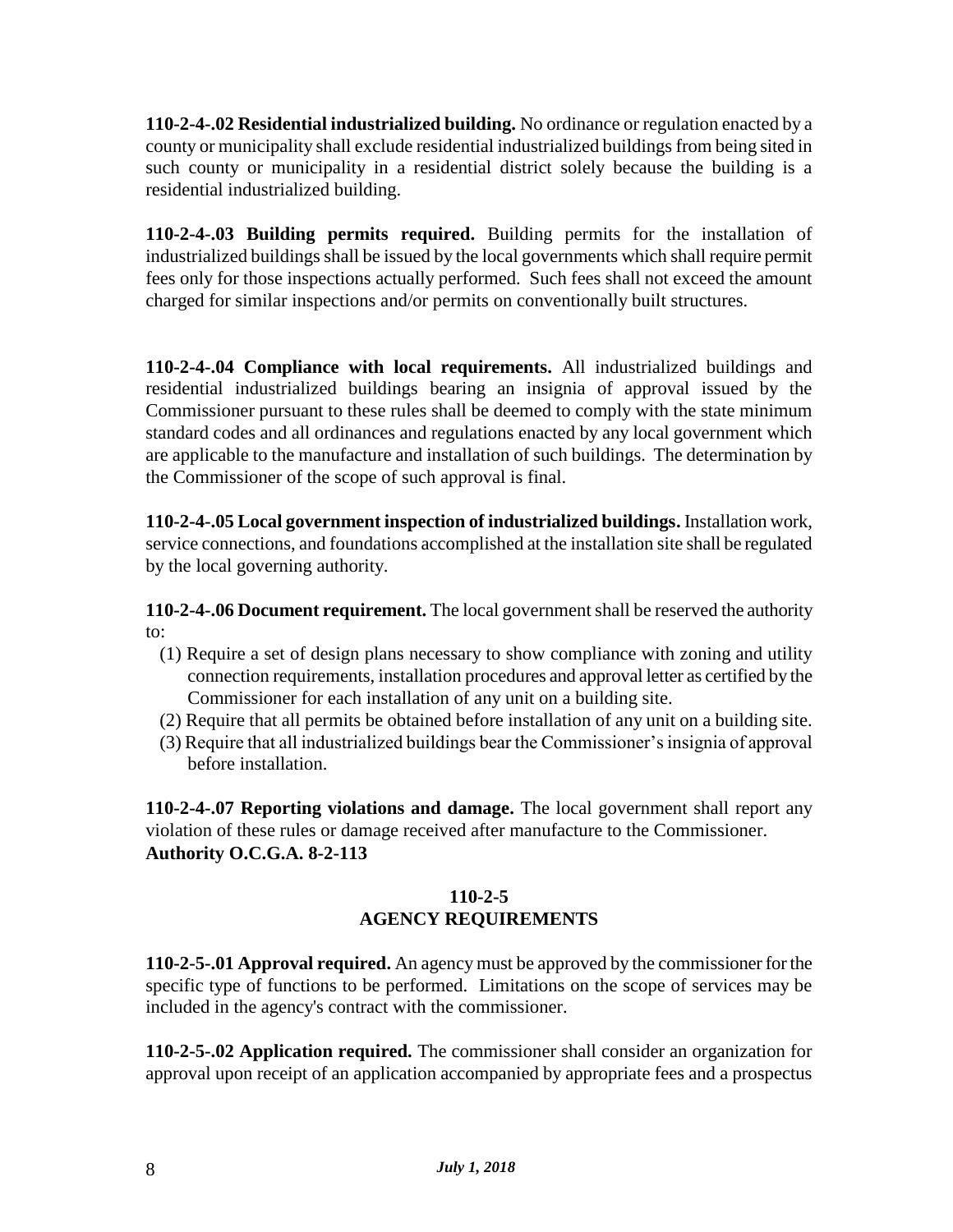detailing its capabilities to act on behalf of the commissioner, along with the following information:

- (1) Qualifications of its employees who perform the services outlined in its application.
- (2) All engineers and/or architects shall be registered in the state of Georgia.
- (3) An affidavit, signed by the principal officer of the organization/agency, that its officers, staff or organization are not under the control or jurisdiction of any industrialized building manufacturer or supplier, either affiliate or parent corporation thereof; that it will notify the commissioner at least ninety (90) days prior to the effective date of coming under any such control. Contracts for professional services of similar or identical nature shall not prohibit the commissioner's acceptance of the applicant's qualifications.
- (4) Other specific information as required by the commissioner.

**110-2-5-.03 Approval expiration.** Agency approvals shall expire twelve months after the date of the commissioner's approval. The Agency shall apply for "Approval Renewal," accompanied by current information regarding engineer and/or architect and personnel qualifications and the appropriate fee, prior to the expiration date. Renewal requests received after the expiration date shall be as for a new application.

**110-2-5-.04 Inspection agency approval requirements.** An organization applying for approval as an Inspection Agency shall:

- (1) Submit an application on a form provided by the commissioner.
- (2) Submit a prospectus detailing its qualifications to inspect and test systems, components and equipment.
- (3) Comply with the personnel qualifications of ASTM Standard E-541-10 (12 -15) to establish minimum personnel qualification requirements.

**110-2-5-.05 Evaluation agency approval requirements.** An organization applying for approval as an Evaluation Agency shall:

- (1) Submit an application on a form provided by the commissioner.
- (2) Submit a prospectus detailing its qualifications to evaluate quality control procedures, system designs, design plans, model plans and engineering data.
- (3) Certify that it has on its staff a construction oriented professional architect and/or engineer, registered in the state of Georgia, who will be responsible for certifying compliance with these rules.
- (4) Comply with the personnel qualifications of ASTM Standard E-541-10 (7–10) to establish minimum personnel qualification requirements.

**110-2-.5-.06 Design approval agency requirements.** The commissioner shall consider an approved evaluation agency for approval as a design approval agency upon request, providing:

(1) The requesting agency has submitted to the commissioner not less than three different sets of acceptable manufacturer model plans.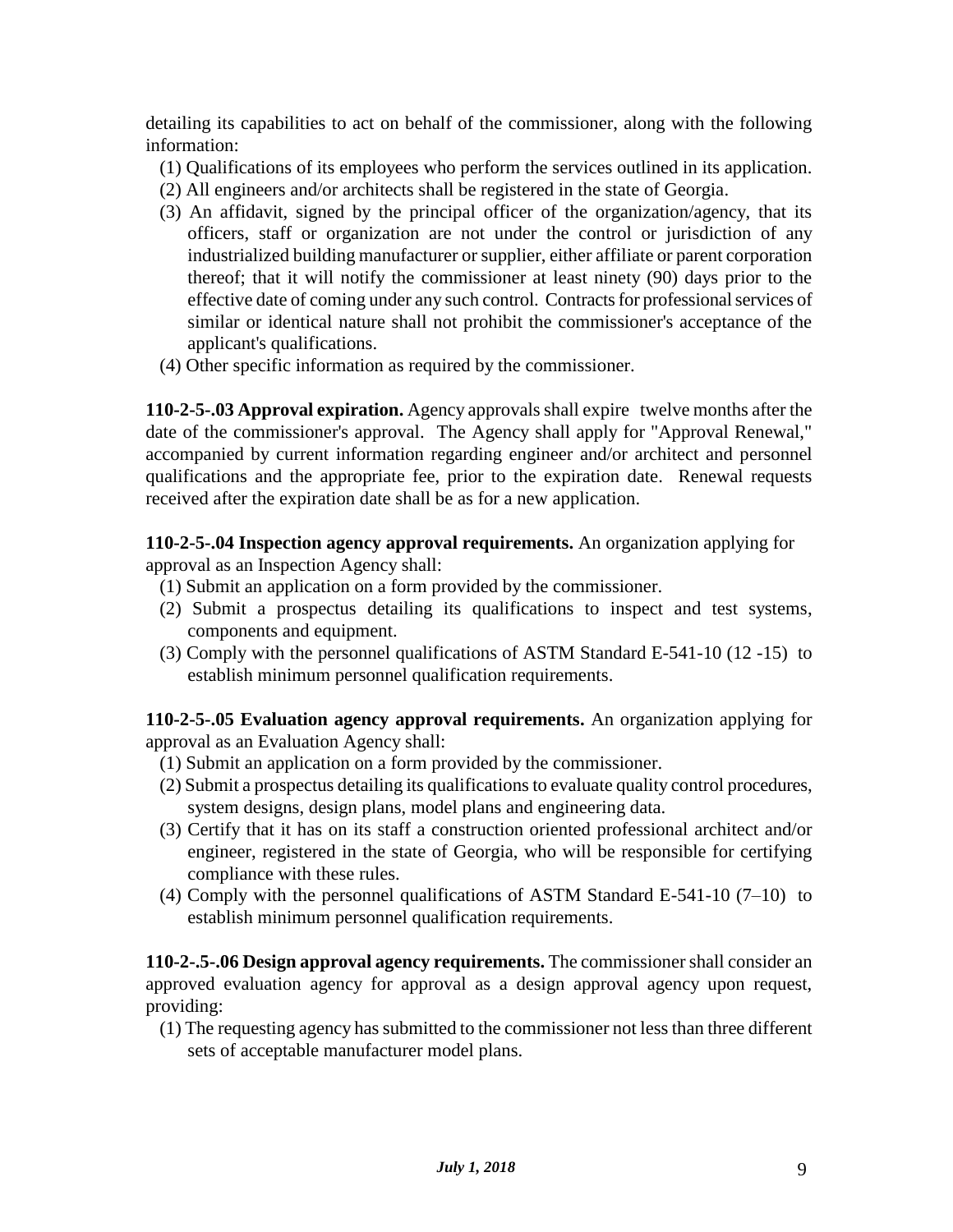- (2) The request is accompanied by a letter (bearing notarized signatures) stating that the agency will accept full responsibility for codes compliance of any plans or changes thereto which it approves.
- (3) A listing of personnel is provided showing compliance with the qualification requirements of ASTM Standard E-541-10 (7-9).

**Authority O.C.G.A. 8-2-11**

#### **110-2-6 AGENCY RESPONSIBILITY**

**110-2-6-.01 Cause for revocation.** Failure on the part of an agency to fulfill its responsibilities as provided by contract with the Commissioner or to fail to notify the Commissioner of violations of these rules or variations from the approved plans shall be cause for revocation of the agency's contract with the Commissioner.

#### **110-2-6-.02 INSPECTION AGENCY RESPONSIBILITIES (See Rules 110-2-6-.03, 110-2-6-.04, and 110-2-6-.05**

**110-2-6-.03 In-plant inspections of manufacturing facilities and products.** The approved inspection agency shall conduct a thorough inspection of all manufacturing facilities prior to the submission of the application of a manufacturer applying for state approval. The results of this inspection shall be reported to the Department along with the initial application for approval. Thereafter, the agency shall conduct announced and unannounced inspections at the manufacturing site to review any or all aspects of the manufacturer's production and quality control procedures. Changes in the manufacturer's quality control or responsible personnel shall be promptly reported to the Commissioner. The inspection agency shall make a complete inspection of at least one unit through all the operations of manufacture to assure that the manufacturer has the capabilities to produce units in compliance with their approved design and/or the appropriate codes. Thereafter, to determine if the in-plant quality control program is working as set forth in manufacturer's approved quality control manual, inspection of every visible aspect of every building or component shall be made at least at one point during the manufacturing process.

**110-2-6-.04 Existing industrialized building certification inspection.** The approved inspection agency shall make inspections of existing industrialized buildings which have been submitted to the Commissioner for certification. The inspection shall be made to assure compliance with the approved plans. The inspection agency shall report to the Commissioner the results of the inspection.

**110-2-6-.05 Violations to be reported.** An inspection agency shall conduct inspections at the manufacturing plant or re-manufacturing site to determine compliance with the approved plans, specifications, quality control manual and applicable codes. Violation of any of the provisions of these rules or variations from the approved plans shall be cause for revocation of the plan approval and shall be reported to the Commissioner.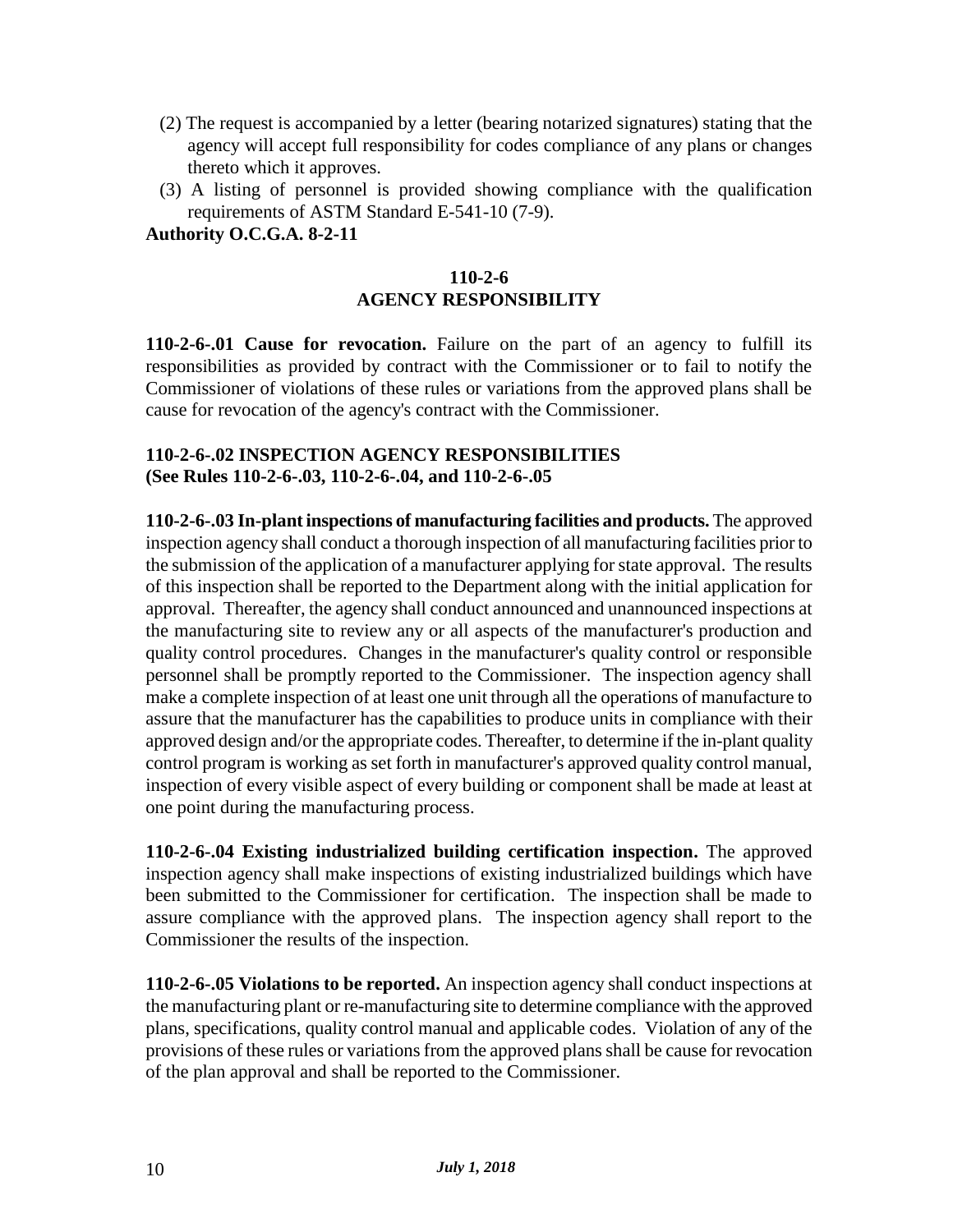**110-2-6-.06 Evaluation agency responsibilities.** An evaluation agency shall discharge the following responsibilities:

- (1) Perform investigations, evaluations, testing and approval of applications, building systems, quality control and model plan documentation, and all amendments thereto.
- (2) The agency shall affix an approval stamp, electronically, on all approved plans and table of contents sheets of all manuals.
- (3) The architect or engineer of the agency shall affix his/her signature to the application, in the space provided, which indicates compliance of all documents with these rules, and submit all documents to the Commissioner for review. The seal of an architect and/or engineer shall be by electronic means unless otherwise prohibited by law or regulation.

#### **110-2-6-.07 Agency approval stamp.**

- (1) The agency approval stamp for model plans (which shall be placed on at least the floor plan of each model set) shall include, as a minimum, the following information:
	- (a) Name of the agency
	- (b) Building construction classification
	- (c) Building occupancy classification
	- (d) The designed wind velocity stated in miles per hour
	- (e) Fire rating of the exterior walls
	- (f) The designed floor live load
	- (g) The Seismic Design Category
	- (h) The date on which the agency approved the plans
- (2) The agency approval stamp for all other documentation may be the corporate seal, the agency engineer's seal or other stamps as adopted by the agency which shows the agency's approval of documentation. The stamp must also show the name of the agency and the date the agency approved the documentation.

**110-2-6-.08 Design approval agency authority.** In addition to the responsibilities of an evaluation agency, a design approval agency is authorized to issue final approval of model plans which are based on building system documentation which has received prior approval by the Commissioner.

# **Authority O.C.G.A. 8-2-113**

#### **110-2-7 MANUFACTURER REQUIREMENTS**

**110-2-7-.01 Ownership change.** When there is a change of ownership or a controlling interest in ownership of a manufacturing business in industrialized building units or components thereof, the new owner shall notify the commissioner of such change within ten (10) days after such change has taken place. To eliminate a new plan application and filing fees, the new owner must submit a statement in written form and notarized by a notary public that he will continue to manufacture in accordance with previously approved plans and quality control manual procedures.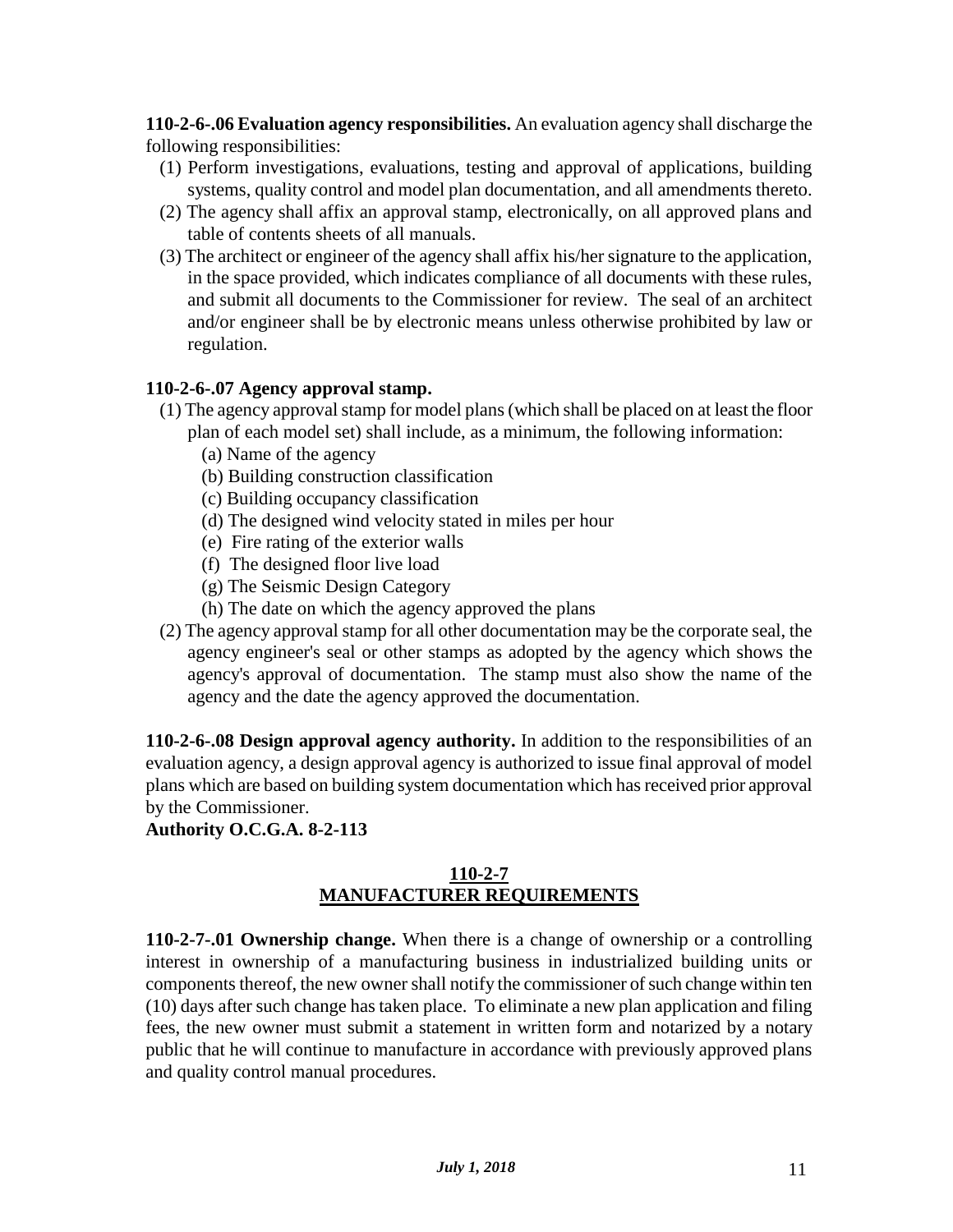**110-2-7-.02 Change of name or address.** In the event of a change in the name or address of any manufacturer, the manufacturer shall so notify the commissioner in writing within ten (10) days.

**110-2-7-.03 Discontinuance of manufacture.** When a manufacturer discontinues production, the manufacturer shall, within ten (10) days, advise the commissioner of the date of such discontinuance and return all Georgia insignia in its possession to the commissioner.

**110-2-7-.04 Manufacturing site certification.** Prior to commencement of manufacturing operations, the manufacturer's plant shall have had a certification inspection, by an approved inspection agency, to verify that procedures, personnel and equipment are ready for operations.

**110-2-7-.05 Manufacturing in more than one location.** If the manufacturer plans to produce at more than one location, building system plan approval may be obtained at the time of filing subject to submission of an additional set of plans, specifications and quality control procedures for each manufacturing site. If, subsequent to building system approval, the manufacturer wishes to obtain approval for additional locations of manufacture, application shall be made to the commissioner prior to start of production at such locations. **Authority O.C.G.A. 8-2-113**

# **110-2-8 BUILDING SYSTEM, MODEL PLAN AND INSTALLATION REQUIREMENTS**

**110-2-8-.01 General.** A final building system approval shall be issued from the Commissioner for each industrialized building which bears an insignia of approval and is subject to these rules.

**110-2-8-.02 Filing required.** All building systems, component design plans and model design plans and changes shall be filed with the Commissioner.

**110-2-8-.03 Acceptance of submittal.** Plans and building system submittals are accepted for approval upon the recommendation of an approved evaluation agency and are subject to review as deemed necessary by the Commissioner. Model plans and component plans may be approved by a Design Approval Agency with one copy submitted to the Department for filing for record.

**110-2-8-.04 Submissions, number required.** All submittals to the Commissioner shall be by electronic means or as required by the Commissioner and shall be made through the manufacturer's evaluation agency. Additional copies of plans and/or data shall be supplied upon request. All submittals shall include a completed application on forms obtainable from the Commissioner.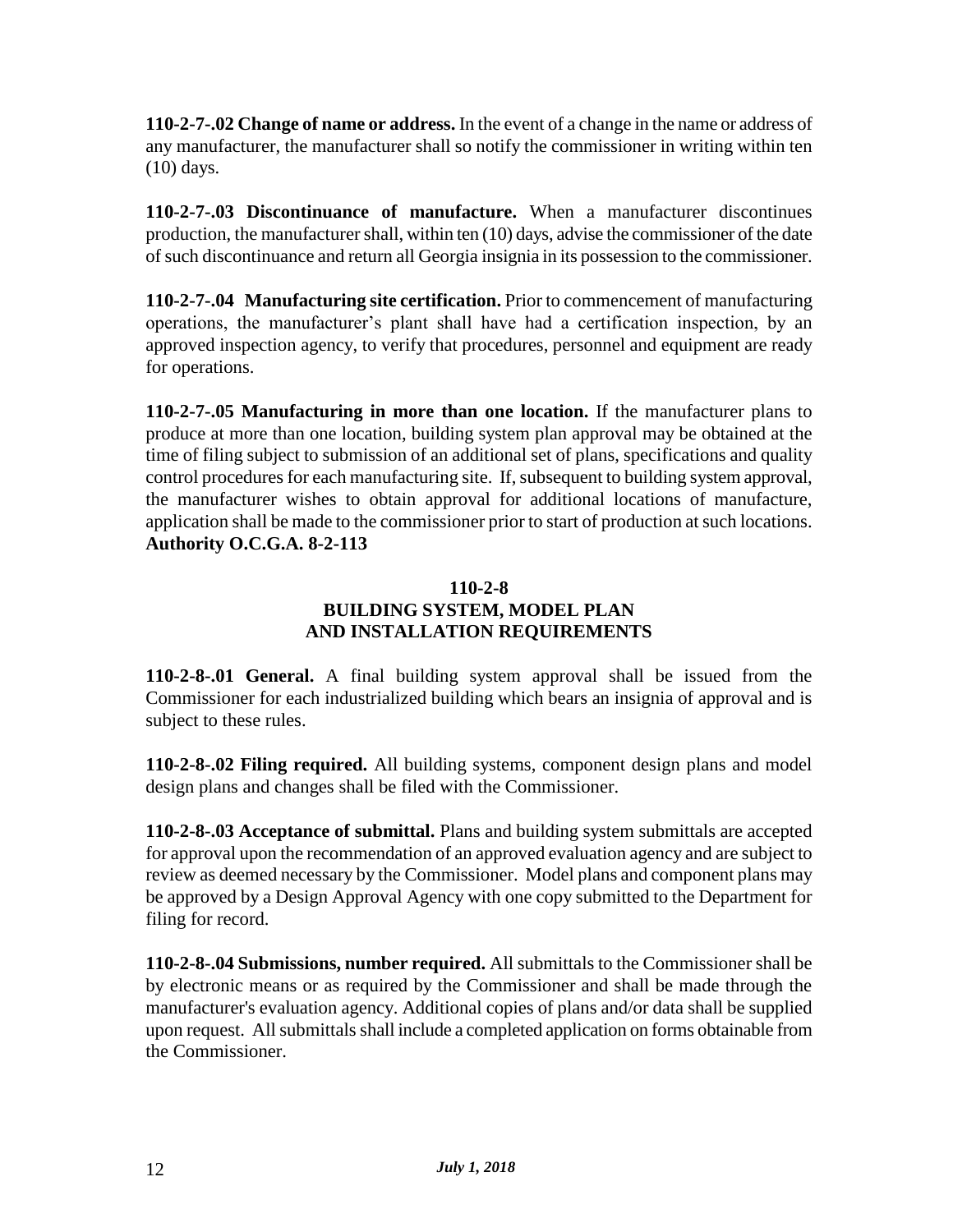**110-2-8-.05 Building system approval application.** Application to the Commissioner for building system approval shall include:

- (1) A minimum of one electronic set of documentation prepared by an architect or engineer licensed to practice in the state of Georgia, except as exempted by law, quality control manuals, calculations and any required test results for each system to be approved. The manufacturer's evaluation agency shall approve or disapprove the manufacturer's submittal and, if the submittal is approved, shall affix a stamp authorized by the Commissioner on each plan print and the table of contents of the supporting data in manual form. The table of contents or index shall identify each sheet contained in the manual by sheet number and date. The seal of an architect and/or engineer shall be by electronic means unless otherwise prohibited by law or regulation.
- (2) Specifications of all materials, equipment and devices to be used.
- (3) Specifications and typical details for methods of incorporating materials, equipment and devices into a building.
- (4) Calculations and/or tests required to substantiate the system design or any variance from the prescriptive requirements of the codes.
- (5) Typical details in sufficient clarity to show compliance with the codes. Such information shall be specific, and the codes shall not be cited as a whole or in part, nor shall the term "approved" or its equivalent be used as a substitute for specific information.

#### **110-2-8-.06 Model plan requirements.**

- (1) Effective January 1, 2010, all model plan submittals shall be by electronic means.
- (2) Model plan submittal shall consist of: elevations, cross section(s), architectural, electrical, plumbing, and heating/air conditioning floor plans and foundation plans for the particular model.
- (3) All plans shall be drawn to scale and the scale ratio indicated. A scale bar shall be shown on the plan sheet(s).
- (4) The model plans shall contain information, in the form of notes or details, as to the quality of materials and the method of construction or shall reference specific details or other documents contained in the building system documentation which apply and are essential for determining compliance with the codes. The floor plans shall show the designed use for all areas of the building.
- (5) All plans shall contain a title block which shall indicate the:
	- 1) Manufacturer's name and address
	- 2) Sheet title and number
	- 3) Model, job, or plan number
	- 4) Date the drawing was completed
	- 5) Dates of all revisions
	- 6) Name of the designer

**110-2-8-.07 Calculation and test procedures.** Where it is necessary to substantiate any structural design or method of construction, calculations and supporting data signed by a Georgia licensed architect or professional engineer, shall be submitted to the Commissioner.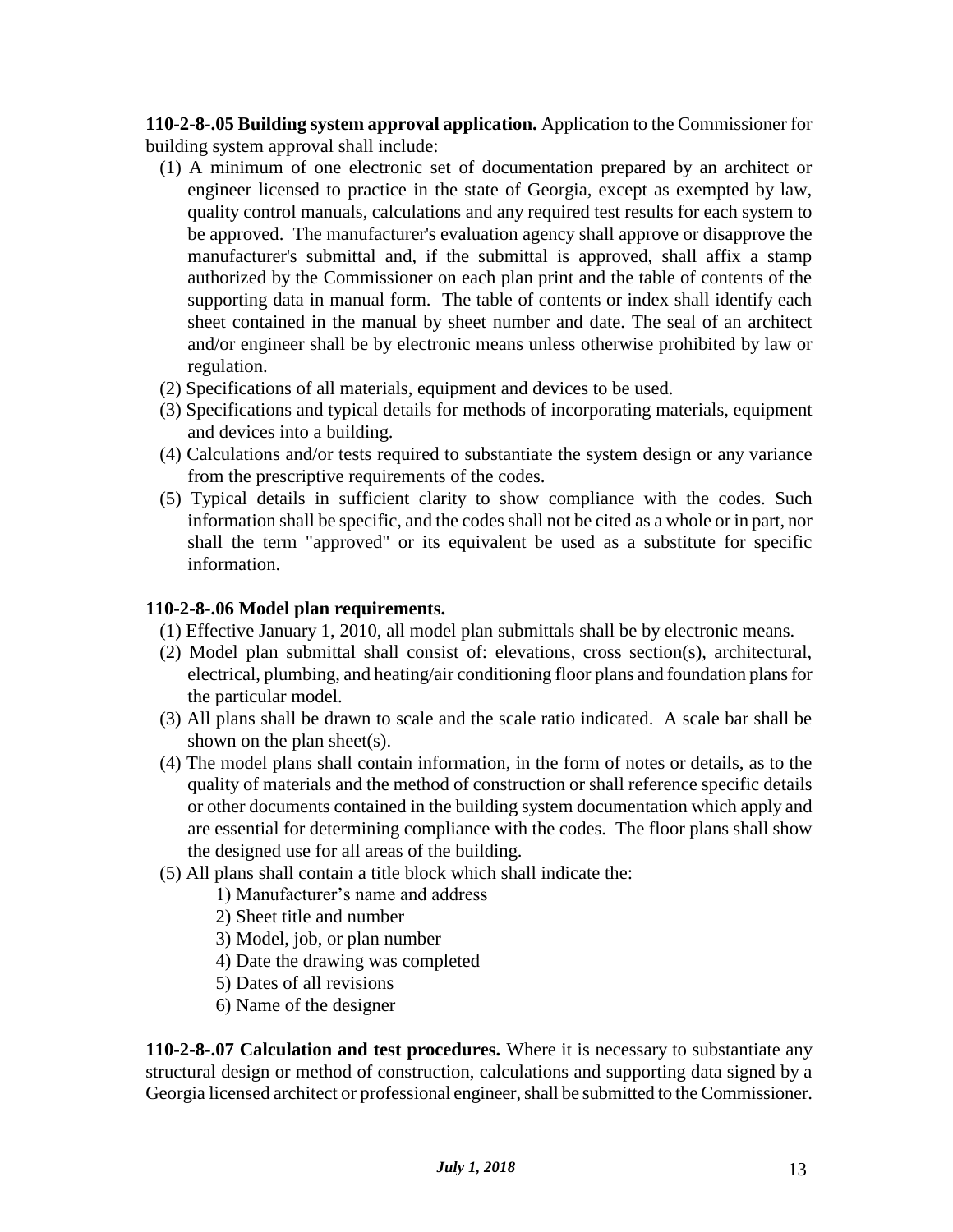The load bearing capacity of elements or assemblies may be established either by calculations in accordance with generally established principles of engineering design, or by physical tests acceptable to the Commissioner. When the composition of configuration of elements, assemblies or details of structural members are such that calculations of their safe load-carrying capacity, basic structural integrity or fire resistance cannot be accurately determined in accordance with generally established principles of engineering design, such structural properties or fire resistance of such members of assemblies may be established by the results of tests acceptable to the Commissioner.

**110-2-8-.08 Building system approval expiration.** Building system approvals shall expire twelve (12) months after the date of approval by the Commissioner.

**110-2-8-.09 Renewal.** Building system and model design plans may be renewed prior to the expiration date by submission of building system approval renewal form obtainable from the Commissioner. Applications for renewal shall be submitted with the appropriate renewal fees as designated in the fee schedule of these rules. After the expiration date, applications for approval of building systems, and models previously approved shall be processed as new applications. Renewal is granted only when the plans for the designated model design meet the requirements of these rules. A building system approval renewal shall be made only for a system identical to the one which had prior approval by the Commissioner, except the plans shall be updated to comply with the then current construction codes

**110-2-8-.10 Revocation of approval.** Revocation of a building system approval shall occur upon the failure of the manufacturer to comply with the provisions of these rules. Nothing herein shall be construed to prohibit a manufacturer from submitting, for a new approval, a system for which approval has been revoked as provided in these rules.

**110-2-8-.11 Non-conforming application.** Should the application submittal not conform to the requirements of these rules, the applicant and the evaluation agency shall be notified in writing. If corrections have not been received by the Commissioner within ninety (90) days of such notice, the application will be deemed abandoned and filing fees shall be nonrefundable. Subsequent submission shall be as for a new application.

**110-2-8-.12 Evidence of Commissioner's approval.** Plans and specifications approved by the Commissioner shall be accompanied by an approval letter issued by the Commissioner, and a stamp of approval shall be placed on each plan print and on the table of contents sheet of each manual. An approved copy of the plans and specifications shall be returned to the manufacturer with an approval letter indicating any necessary limitations. A copy of the approved documents shall be available for inspection at each place of manufacture.

**110-2-8-.13 Transportation of industrialized buildings.** The method of and manner of transporting units to storage areas and the installation site and the method of placing or storing units on site must be specified. Calculations or tests to show that the unit will perform under transportation stresses must be included. Movement over the road to the installation site without damage is an acceptable test.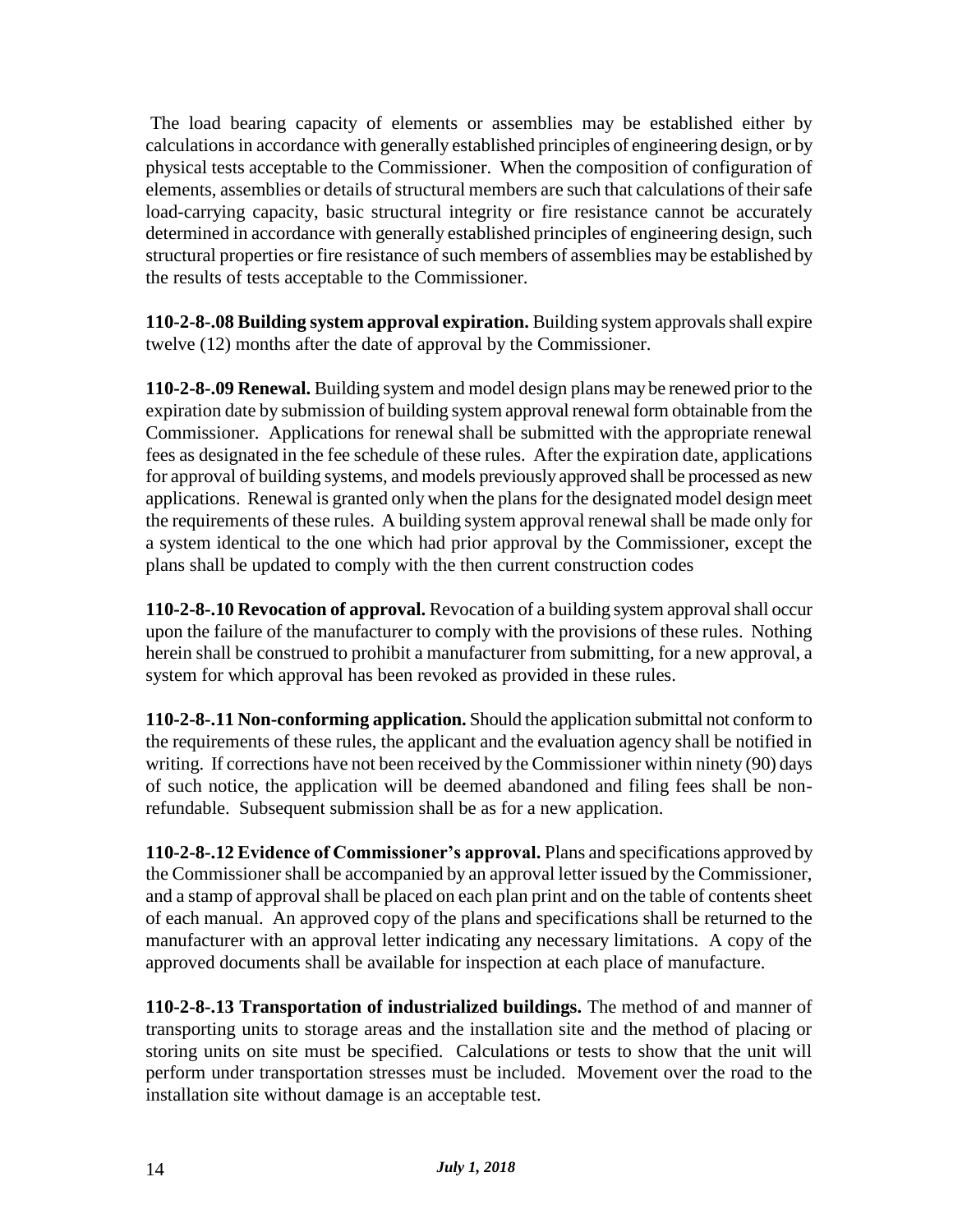**110-2-8-.14 Installation procedures.** The manufacturer shall compile a document labeled "Installation Procedures" which shall contain the necessary instructions needed to prepare the building for occupancy. The Installation Procedures shall list those items to be inspected or installed at the installation site and show in detail methods of placing each unit on site\* without functional damage. These designs shall include but not be limited to lift point designation(s), jacking points and stresses. Installation of industrialized buildings shall comply with the codes specified herein. A minimum of two (2) printed sets of Installation Procedures shall accompany each building or component when it leaves the manufacturing or re-manufacturing facility.

**110-2-8-.15 Changes to approved building system documentation.** Where the manufacturer proposes to change any portion of its system design or if these rules or the state construction codes are amended to necessitate such change, the manufacturer shall be required to submit to the Commissioner a minimum of three (3) sets of supplemental documentation. Documentation shall be accompanied by an application form, obtainable from the Commissioner, and the appropriate fee pursuant to the fee schedule of these rules. If the Commissioner determines that the supplemental documentation does not constitute a change to the existing approval, the supplements will be filed with, and become a part of the existing approval of recognition.

**110-2-8-.16 Required changes to existing building system approvals.** When amendment of these rules requires changes to approved building system documentation, the Commissioner shall notify the manufacturer of such rule changes, and shall allow the manufacturer ninety (90) days from the date of such notification, or such additional time as the Commissioner shall deem reasonable, in which to submit revised documents for approval. Revised documents submitted pursuant to this section shall be processed as supplemental.

**Authority O.C.G.A. 8-2-11**

#### **110-2-9**

# **QUALITY CONTROL REQUIREMENTS FOR MANUFACTURING FACILITIES**

**110-2-9-.01 Procedures.** Quality control procedures shall be established by the manufacturer and documented in manual form. After review by an approved evaluation agency, the procedures shall be approved by the Commissioner. The manufacturer will have a written agreement with an approved evaluation agency concerning the quality control procedures which it shall institute in its manufacturing facilities. A copy of the agreement shall be filed with the Commissioner.

**110-2-9-.02 Manual content.** The manual shall include quality control procedures of the overall program, such as method and sequence of construction, compliance of basic materials with specifications, method of test, frequency of inspections; administrative procedures and samples of quality control forms to be used, and system description for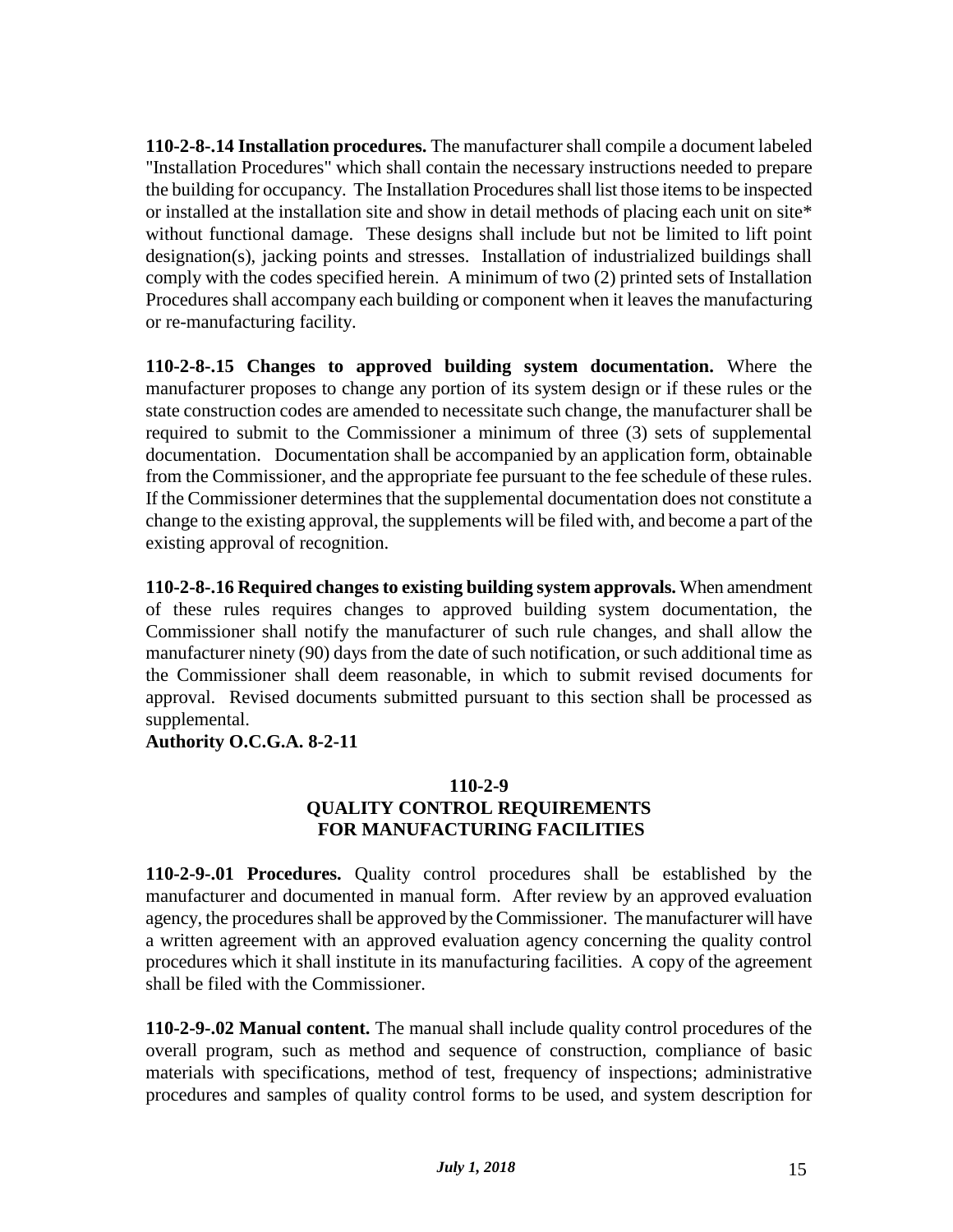retention of quality control records. The manual shall also include a resume of the experience and education of all supervisory personnel involved in quality control of the units. The manual shall contain a table of contents with page revision dates listed. Quality Control manuals shall be submitted in an electronic format.

**110-2-9-.03 Changes to the quality control program.** Where the manufacturer proposes changes in the Quality Control Manual or procedures, a minimum of one copy if current manuals are in electronic format, of such changes shall be submitted through its evaluation agency for approval by the Commissioner.

**110-2-9-.04 Employee designation.** The manufacturer shall designate an individual to be responsible for the quality control program in each plant who shall maintain records to substantiate that each unit has been inspected in accordance with the approved Quality Control Manual and complies with the plans as approved by the Commissioner. The Commissioner shall be notified in writing within ten (10) working days of any change in the designated quality control person.

**110-2-9-.05 Waiver of quality control procedures.** The quality control procedures set forth in these rules may be waived by the Commissioner at the manufacturer's request. Waiver of the quality control procedures shall require the manufacturer to have each unit he produces individually inspected during all phases of production.

**Authority O.C.G.A. 8-2-113**

# **110-2-10 STATE INSIGNIA AND DATA PLATE REQUIREMENTS**

**110-2-10-.01 Insignia required.** Each new industrialized building, re-manufactured industrialized building, new or modified construction site office industrialized building, industrialized building manufactured for export from Georgia or component containing any portion of a closed system manufactured separately for sale or installation in Georgia or in a state with which Georgia has a reciprocal agreement shall bear an insignia issued by the Commissioner prior to leaving the manufacturing plant or re-manufacturing site, unless otherwise authorized by the Commissioner. Each insignia shall be assigned and affixed to a specific unit. One insignia shall be required for each module of a building or component.

#### **110-2-10-.02 Construction site office building insignia requirements.**

- (1) Any construction site office building manufactured on or after April 1, 1996 shall bear the insignia of the Commissioner.
- (2) Buildings used as construction site office buildings, regardless of size, and constructed prior to April 1, 1996, modified, rehabilitated or otherwise altered prior to April 1, 2006, shall conform to the following:
	- (a) Any additions, deletions or modifications performed in or on a construction site office building and which constitutes less than fifty percent (50%) of the value of the system being modified, shall be made in conformance with the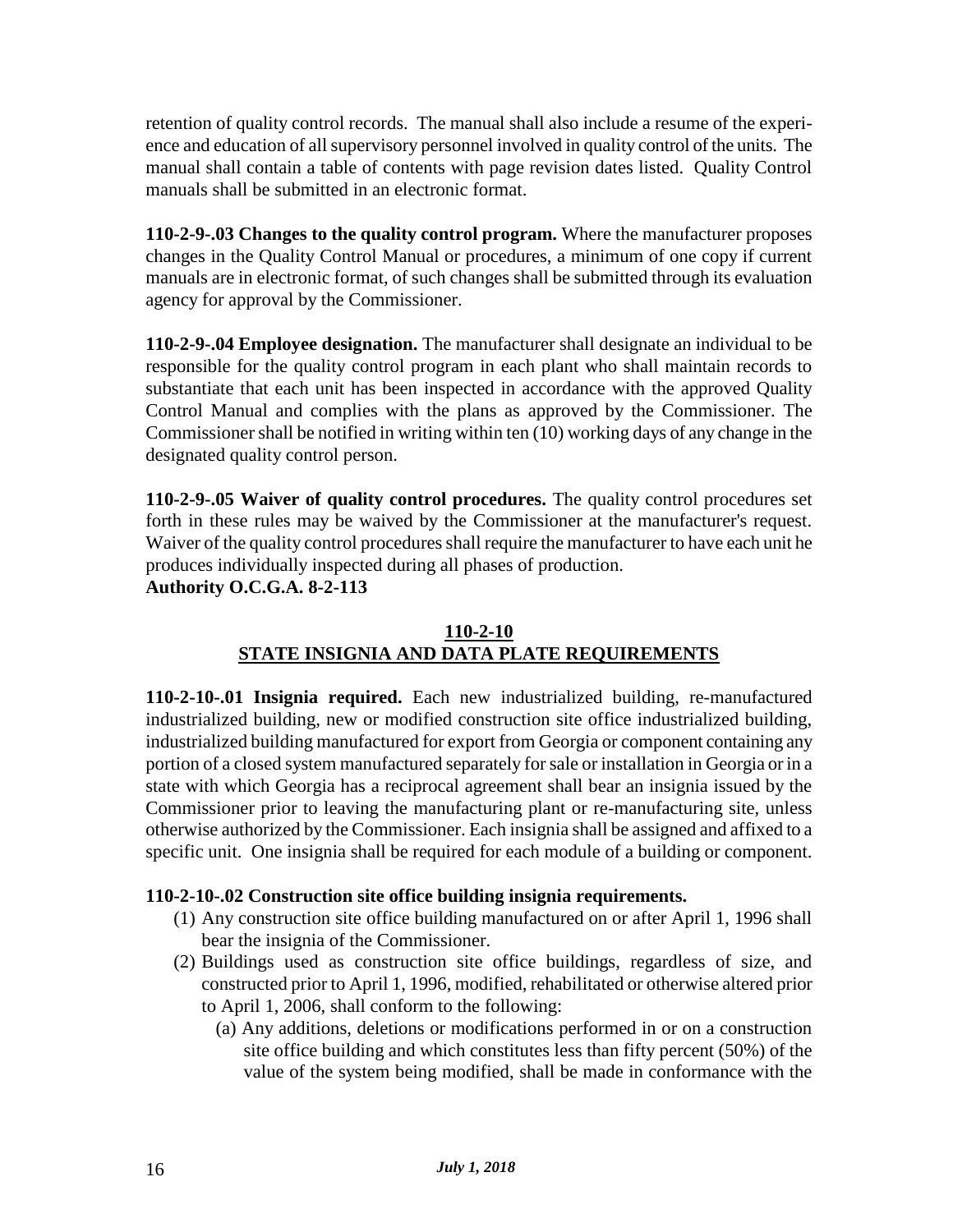codes and rules in effect at the time the work is initiated. Such addition, deletion or modification shall not require an insignia of the Commissioner.

- (b) If the value of modifications made to a system, (electrical, mechanical, plumbing, or structural), in or on a construction site office building exceeds fifty percent (50%) or more of the value of the entire system, all portions of the existing system shall be made to comply with the codes and rules then in effect. In addition, such modification shall require inspection by an approved inspection agency and shall bear a separate system insignia for each such system being modified in accordance with Rule 110-2-10-.01.
- (c) A construction site office building used for other than a construction site office building shall be made to comply with the codes and rules approved for the intended use. Said building shall require an insignia as a re-manufactured industrialized building in accordance with Rule 110-2-10-.01.

#### **110-2-10-.03 Insignia not required.**

- (1) See Rule 110-2-10-.02 for construction site office building insignia requirements.
- (2) If a local jurisdiction inspects a building at the manufacture site for installation within its jurisdiction, that building will not be required to have a Georgia Insignia affixed.
- (3) In order to exempt an industrialized building or component in accordance with (2) above, the manufacturer shall provide:
	- (a) An inspection report or certification from the local unit of government or state agency performing the inspection for units to be installed in its jurisdiction. The report shall show the model and serial numbers, the address where the building/ component is to be installed, construction codes or the standard to which the building/component is constructed, and in the case of inspected units, the name and address of the official performing the inspection.
	- (b) A certification and such other evidence as required to show that the industrialized building is not subject to regulation.

**110-2-10-.04 Insignia application.** Following the receipt of building system and model design plan approval, the manufacturer shall make application for an insignia as required herein. The application shall be submitted to the Commissioner accompanied by the appropriate insignia fees as required by the fee schedule in these rules. The application shall include the building system approval number of each unit for which an insignia is required.

**110-2-10-.05 Issuance of insignia.** The Commissioner shall issue an Insignia of Approval for industrialized building units and components that have been manufactured after the effective date of these rules. The issuance of insignia shall be conditioned on compliance with these rules by the manufacturer or re-manufacturer, and the findings resulting from the inspections required herein. Insignia shall be applied only after approval by the inspection agency. The attachment of the Georgia Insignia does not relieve the manufacturer of responsibility for compliance with these rules and other applicable laws. The Commissioner does not guarantee the performance of any manufacturer or agency.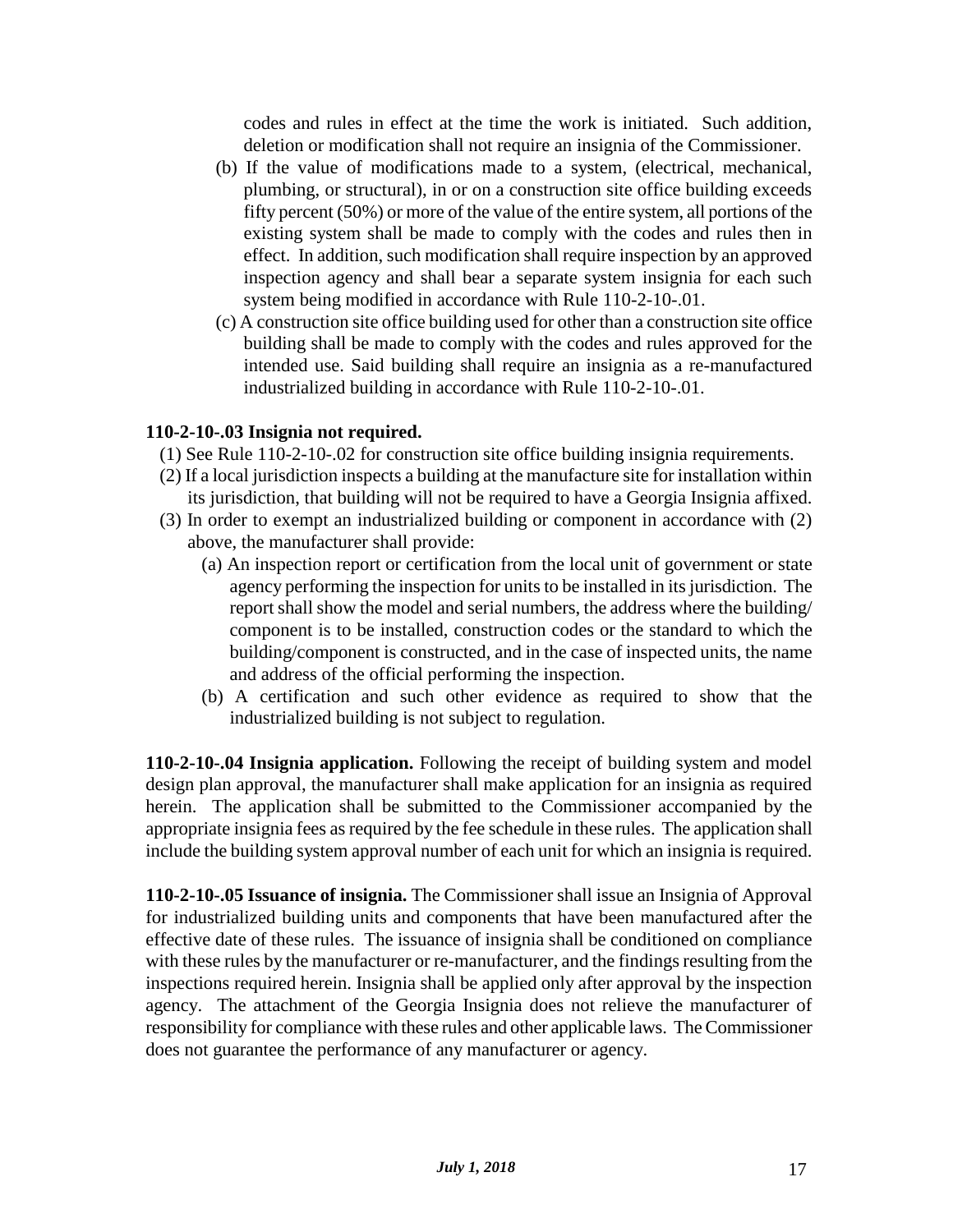**110-2-10-.06 Control of insignia.** Insignia control shall remain with the Commissioner; approval for use of the insignia may be revoked by the Commissioner in the event of violation of the conditions of approval. Approval for use of insignia shall be revoked at the moment the manufacturer is without an approved inspection agency.

**110-2-10-.07 Permanently affixed.** The insignia shall be affixed permanently to the module. The insignia shall be located in a readily accessible location, such as the electrical panel, a utility area, inside a permanently mounted cabinet or other area as approved by the Commissioner. The insignia shall be located in the vicinity of the data plate or its location shall be identified on the data plate. The insignia location shall be shown on the model plans.

**110-2-10-.08 Insignia disposition report.** The manufacturer shall report to the Commissioner monthly the present disposition of all insignia received. The report shall be submitted on a form acceptable to the Commissioner and indicate the model number (designation), module(s) serial number, state (Georgia and the reciprocal state) insignia number(s), building square footage, agency insignia number(s), date of manufacture, and the name and address of the purchaser of the building (where known, the address where the building is installed).

**110-2-10-.09 Insignia denial.** Should inspection reveal that a manufacturer is not manufacturing buildings or components according to plans and the quality control procedures as approved by the Commissioner, and such manufacturer, after having been served with a notice setting forth in what respect the provisions of the plan approval have been violated, continues to manufacture units in violation of the plan approval, applications for new insignia shall be denied and the insignia previously issued for units in violation of the plan approval shall be confiscated. Upon satisfactory proof of compliance, such manufacturer may resubmit an Application for Insignia.

**110-2-10-.10 Removal of insignia.** In the event that any industrialized building bearing the state insignia is found to be in violation of the approved plans, the inspection agency or Commissioner shall remove the insignia on such defective unit and shall furnish the manufacturer, agency, dealer, and installer with a written statement of such violations. The manufacturer shall be required to correct the deficiencies and shall request an inspection to bring the industrialized building into compliance before the Commissioner shall issue a replacement insignia. Refer to Rule 110-2-13-.07 FIELD TECHNICAL SERVICE for charges for inspection.

**110-2-10-.11 Alteration or conversion.** Any unauthorized alteration or conversion made to an approved industrialized building prior to initial installation shall void the approval. The state insignia affixed to the building shall be returned to or be confiscated by the agency or the Commissioner.

**110-2-10-.12 Manufacturer's component data plate.** The manufacturer shall install on each component or package of components a data plate which indicates the limiting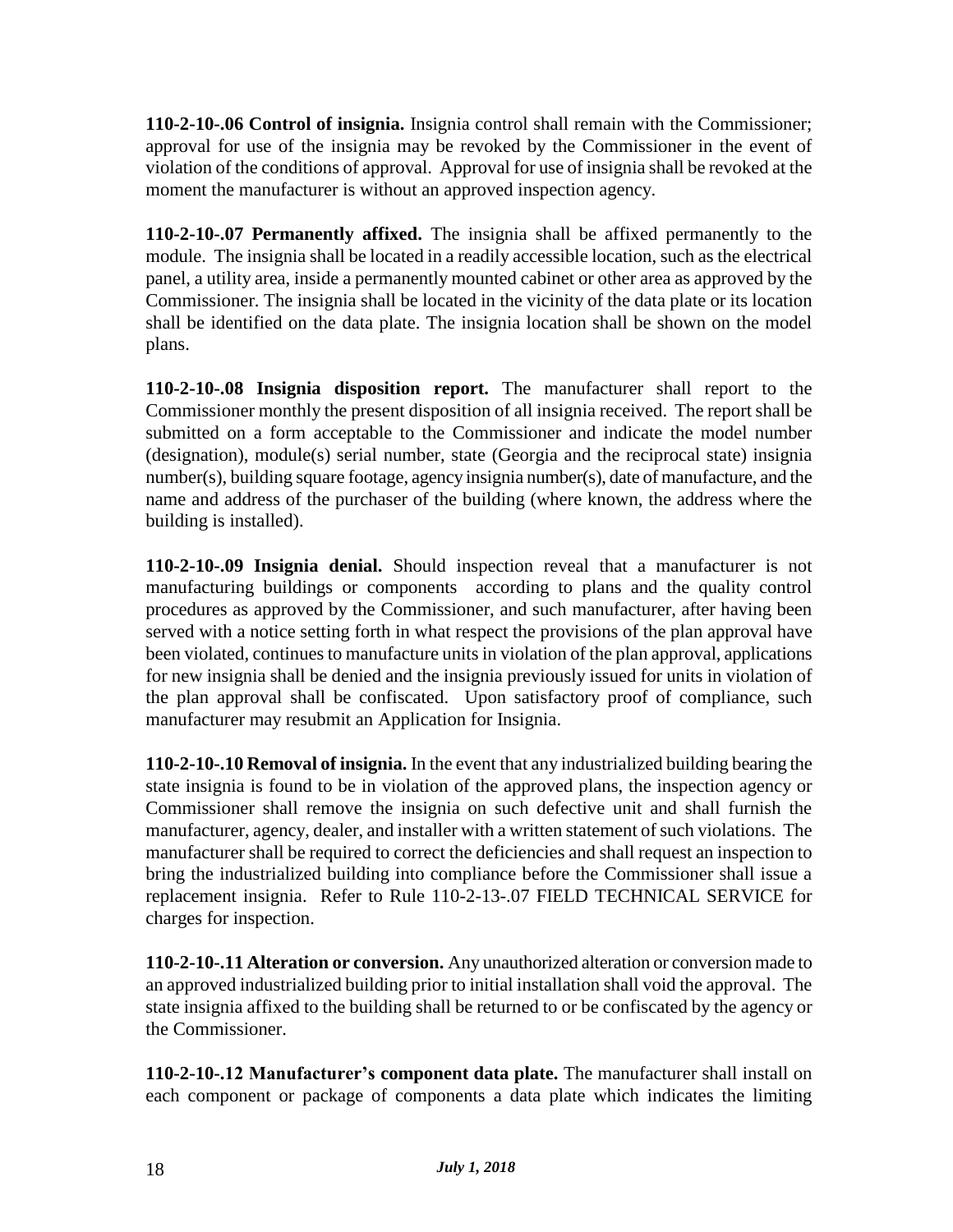characteristics and design criteria of such components for determining how they can be installed and utilized within their capabilities.

**110-2-10-.13 Manufacturer's unit data plate.** The manufacturer shall install on all industrialized building units a data plate, which shall contain but not be limited to the following design information:

- (1) Name and address of the manufacturer
- (2) Manufacturer's identification (serial) number
- (3) Manufacturer's plan designation (model number/name)
- (4) State insignia number(s)
- (5) Occupancy classification
- (6) Fire rating of exterior walls
- (7) Construction classification
- (8) Maximum snow load (roof live load)
- (9) Maximum wind load (velocity)
- (10) Seismic design category
- (11) Individual Thermal resistance value (R-value) of walls, roof/ceiling and floors
- (12) Date of manufacture

The data plate shall be permanently mounted in a conspicuous location in the utility area or other area as approved by the Commissioner.

#### **Authority O.C.G.A. 8-2-113**

#### **110-2-11**

# **CERTIFICATION OF EXISTING INDUSTRIALIZED BUILDINGS - REQUIREMENTS**

**110-2-11-.01 Application for certification.** A person, firm or corporation may apply to the commissioner for certification of an existing industrialized building. The request shall be accompanied by plans and specifications and shall state the:

- (1) Proposed occupancy class
- (2) Construction type
- (3) Wind velocity in miles per hour
- (4) Floor loads
- (5) Roof live loads
- (6) Height (in stories)
- (7) Fire resistance of exterior walls
- (8) Individual Thermal resistance value (R-value) of walls, roof/ceiling and floors
- (9) Date of original construction, where known
- (10) The registration number of any existing insignia
- (11) The construction code standards used in the original construction, where known
- (12) The unit serial number, where known
- (13) All items not in substantial compliance with the current construction codes

Plans shall comply with Rule 110-2-8.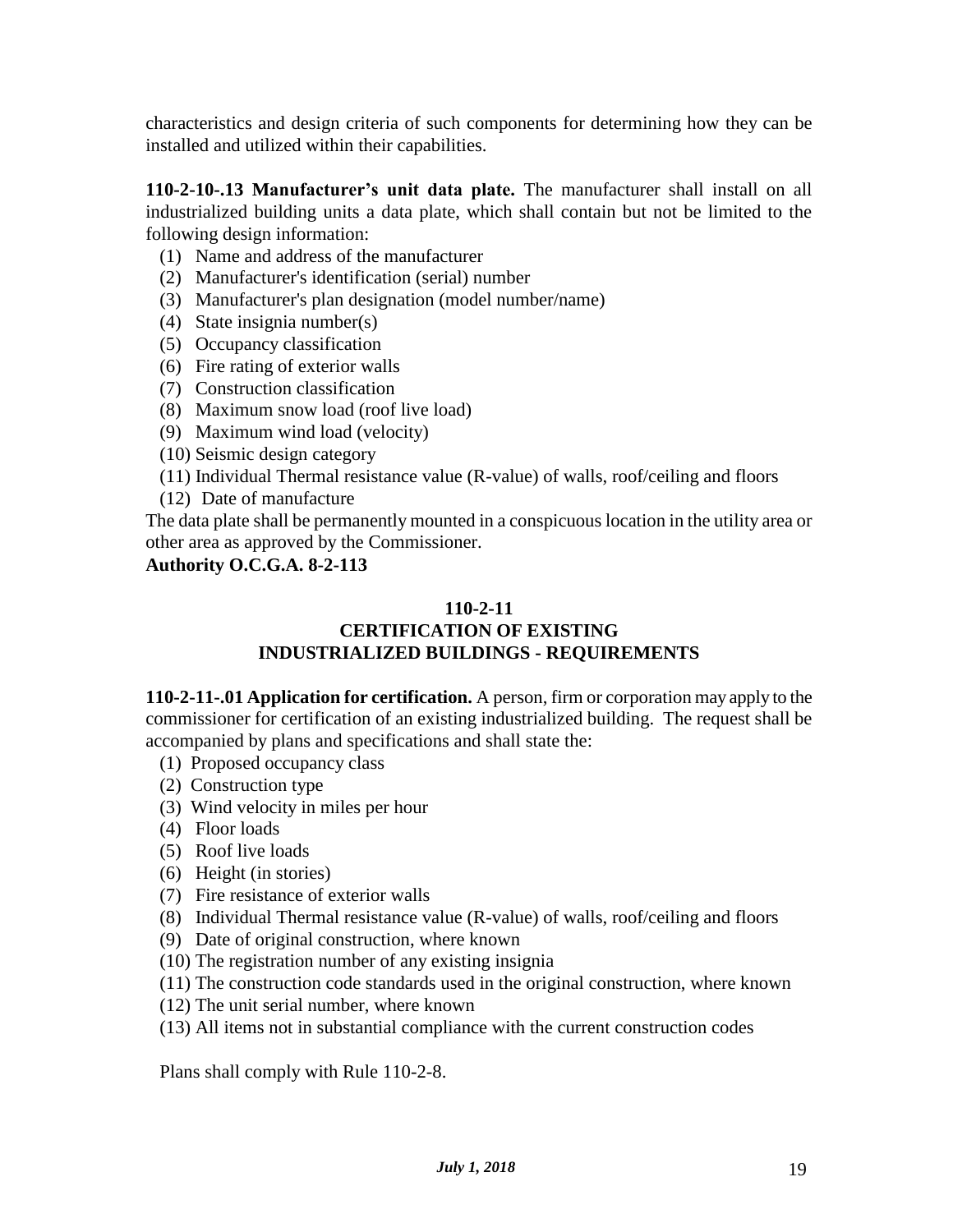**110-2-11-.02 Building plans.** Building plans may be prepared from measurements and details of the existing building. Plans and specifications shall be evaluated as provided by Rule 110-2-8 for substantial compliance with the laws and current adopted construction codes.

**110-2-11-.03 Building inspection.** The building shall be inspected by an approved inspection agency for compliance with the approved plans. The building shall be inspected at a designated re-manufacturing site or at a location approved by the commissioner, other than the proposed site of installation. All portions of the building, including concealed spaces, shall be made available for inspection, as requested by the inspection agency. The inspection agency may require inspections to be made during the re-manufacturing process or may require that portions be opened or made accessible.

**110-2-11-.04 Current data plate.** The building shall bear a data plate listing the current information as required by Rule 110-2-10-.12.

**110-2-11-.05 Inspection report.** The inspection agency shall report in writing to the commissioner whether the building complies with the approved plans. Any and all nonconformance shall also be noted in the report.

**110-2-11-.06 Existing insignia and data plates.** All existing state approval insignia and data plates shall be removed from the building by the inspection agency.

**110-2-11-.07 Insignia application.** Following receipt of inspection approval and the inspection report, the manufacturer shall make application for an insignia for each remanufactured industrialized building as required by these Rules. The application shall be submitted to the commissioner accompanied by the appropriate insignia fees as required by the fee schedule in these rules.

**110-2-11-.08 Issuance of certification insignia.** The commissioner shall issue an insignia of approval for re-manufactured industrialized buildings that have been re-manufactured after the effective date of these rules, which are sold, offered for sale or installed in the state of Georgia, with the exception of those which are approved and inspected by a local government, provided they have been approved and inspected and found to be in compliance with these rules. The issuance of insignia shall be conditioned on compliance with these rules by the re-manufacturer, and the findings of the inspections outlined above. A copy of the agency inspection report shall accompany the request. Insignia shall be applied by the inspection agency. The attachment of the Georgia insignia does not relieve the remanufacturer of responsibility for compliance with these rules and other applicable laws. Control of insignia shall be as required in Rule 110-2-10-.03 through Rule 110-2-10-.09. The commissioner does not guarantee the performance of any re-manufacturer or other agency.

**Authority O.C.G.A. 8-2-113**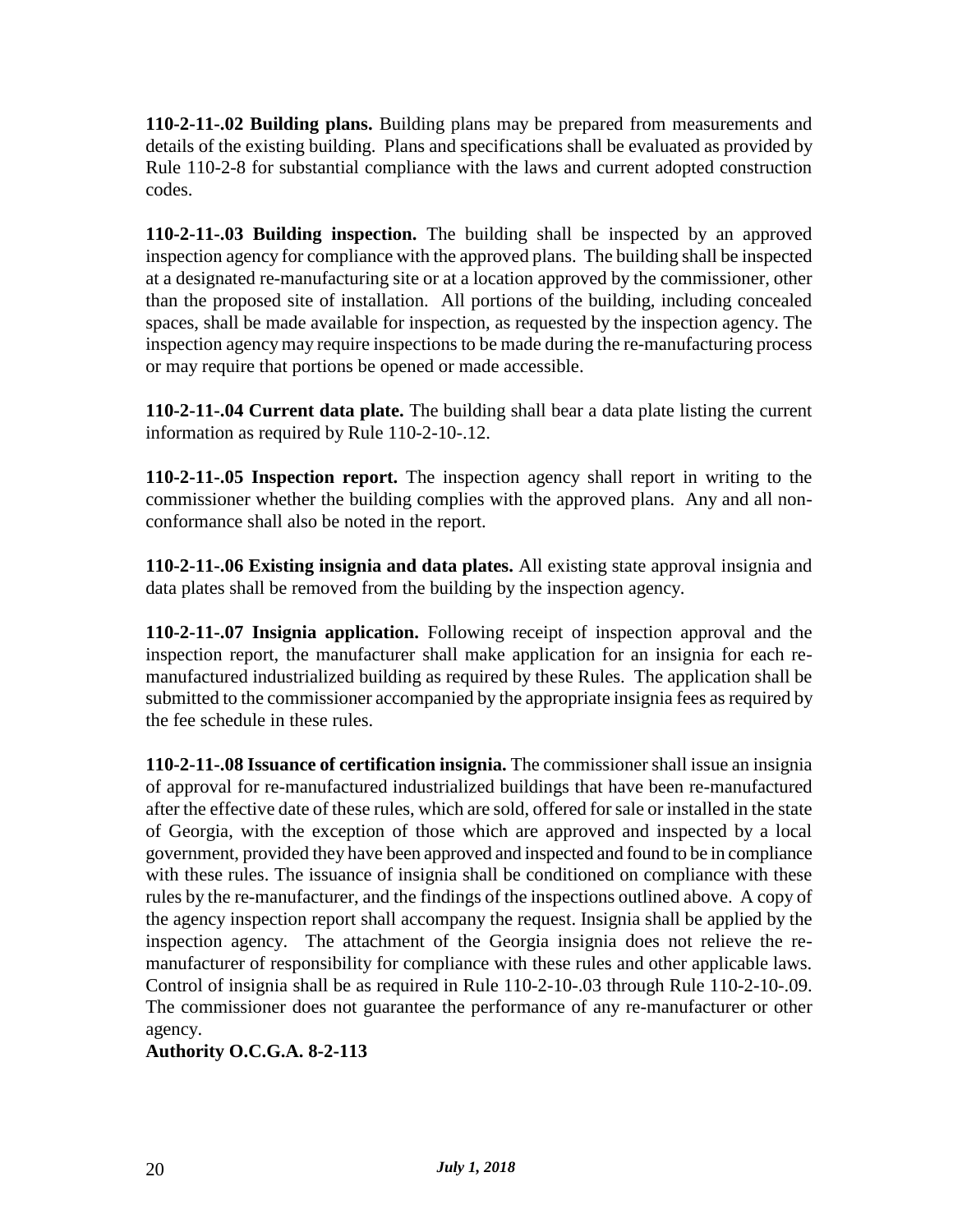#### **110-2-12 RECIPROCITY**

**110-2-12-.01 Reciprocal agreement.** The commissioner may enter into agreement with other states for reciprocal approval of industrialized buildings when the commissioner determines that the standards and the administration of other states' programs are reasonably consistent with those of the Georgia program.

**110-2-12-.02 Dividing fees.** Reciprocity agreements may provide for dividing insignia fees between participating states.

**110-2-12-.03 Rights reserved.** The commissioner reserves the right to determine compliance of all units to be sold or installed in Georgia which have been inspected under a reciprocal agreement with another state.

**Authority O.C.G.A. 8-2-113**

#### **110-2-13 SCHEDULE OF FEES**

**110-2-13-.01 Building System Fees.** The system filing fees for three-dimensional modules that either individually or when joined together form an industrialized building shall be \$500. This approval expires one year from the date of the Commissioner's approval. The renewal fee for any system shall be \$200 to extend the approval for a period of one year.

**110-2-13-01 New manufacturer and re-manufacturer application fee.** The application fee shall be a one time fee for the application of new manufacturers and re-manufacturers and shall be \$100.

**110-2-13-.02 Required revisions.** Review of revisions to approved building systems to ensure compliance with newly adopted codes shall be without additional charges except as provided by Rule 110-2-13-.06.

**110-2-13-.03 Model plan fee.** The model design plan filing fee for three-dimensional modules that either individually or when joined together form an industrialized building shall be \$100. The fee for model design plans filed for record shall be \$20 for each model plan.

**110-2-13-.04 Component fees.** The plan and system filing fees for component systems shall be as follows:

| <b>Structural Systems</b>   | \$100.00                |
|-----------------------------|-------------------------|
| <b>Electrical Systems</b>   | \$40.00                 |
|                             | \$40.00                 |
| <b>HVAC</b> Systems         | \$40.00                 |
| <b>Total of All Systems</b> | \$220.00                |
|                             | <b>Plumbing Systems</b> |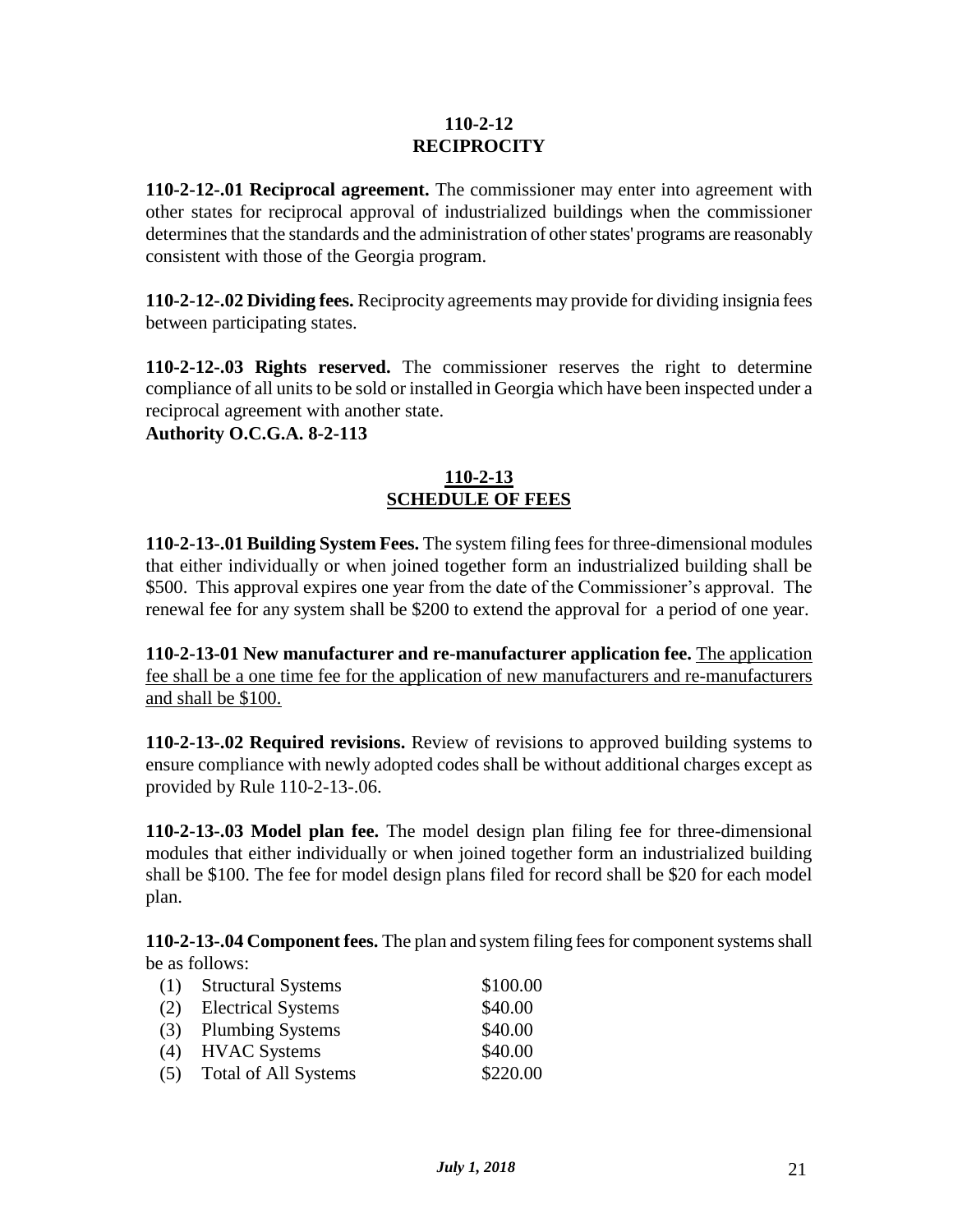**110-2-13-.05 Agency review fee.** Review fees for design approval, evaluation or inspection agencies shall be \$250 for one classification review, an additional \$150 for a second classification review and an additional \$100 for a third classification review. Approval will expire one year from the last approved date. The renewal fee shall be \$75 for each classification renewed.

**110-2-13-.06 Excessive review.** Depending on the complexity and sophistication of the system or model design plan, evaluation costs will be charged at a rate of seventy-five dollars (\$75) per work-hour when the time involved exceeds the filing fees listed above.

**110-2-13-.07 Field technical service fees.** Field technical service fees shall be charged at a rate of seventy-five dollars (\$75) per work-hour plus transportation and expenses as outlined by Georgia State Travel Regulations. Minimum time is one (1) hour.

**110-2-13-.08 Insignia fee, new and re-manufactured buildings.** The insignia fee for a new industrialized building or re-manufactured industrialized building shall be seventy-five dollars (\$75) per insignia.

**110-2-13-.09 Insignia fee, Construction site office building.** The insignia fee for a new construction site office building shall be fifty dollars (\$50) per insignia. The insignia fee for systems rehabilitated per Rule 110-2-10-.02(3) (2) shall be \$15.00 for each system rehabilitated.

**110-2-13-.10 Insignia fee, manufactured for export from Georgia industrialized building.** The insignia fee for a new manufactured for export from Georgia industrialized building shall be twenty-five dollars (\$25.00) per insignia.

**110-2-13-.11 Insignia fee, components.** The insignia fee for components shall be determined by either of two optional methods. The option shall be exercised by the manufacturer prior to the issuance of insignia. The optional method chosen shall apply to all components produced in a given factory. The minimum fee per order of component insignia must total ten dollars (\$10.00). The options are:

- (1) One-third of one percent of the manufacturer's current list price for each component with a minimum insignia fee of one dollar (\$1.00), or
- (2) One dollar and seventy-five cents (\$1.75) per 100 square feet of floor area or major fraction thereof, based upon the floor plan with the largest floor area produced in the factory, for each of the following sub-systems or portions thereof:
	- (a) Foundation
	- (b) Floor
	- (c) Exterior walls
	- (d) Interior walls
	- (e) Ceiling and/or roof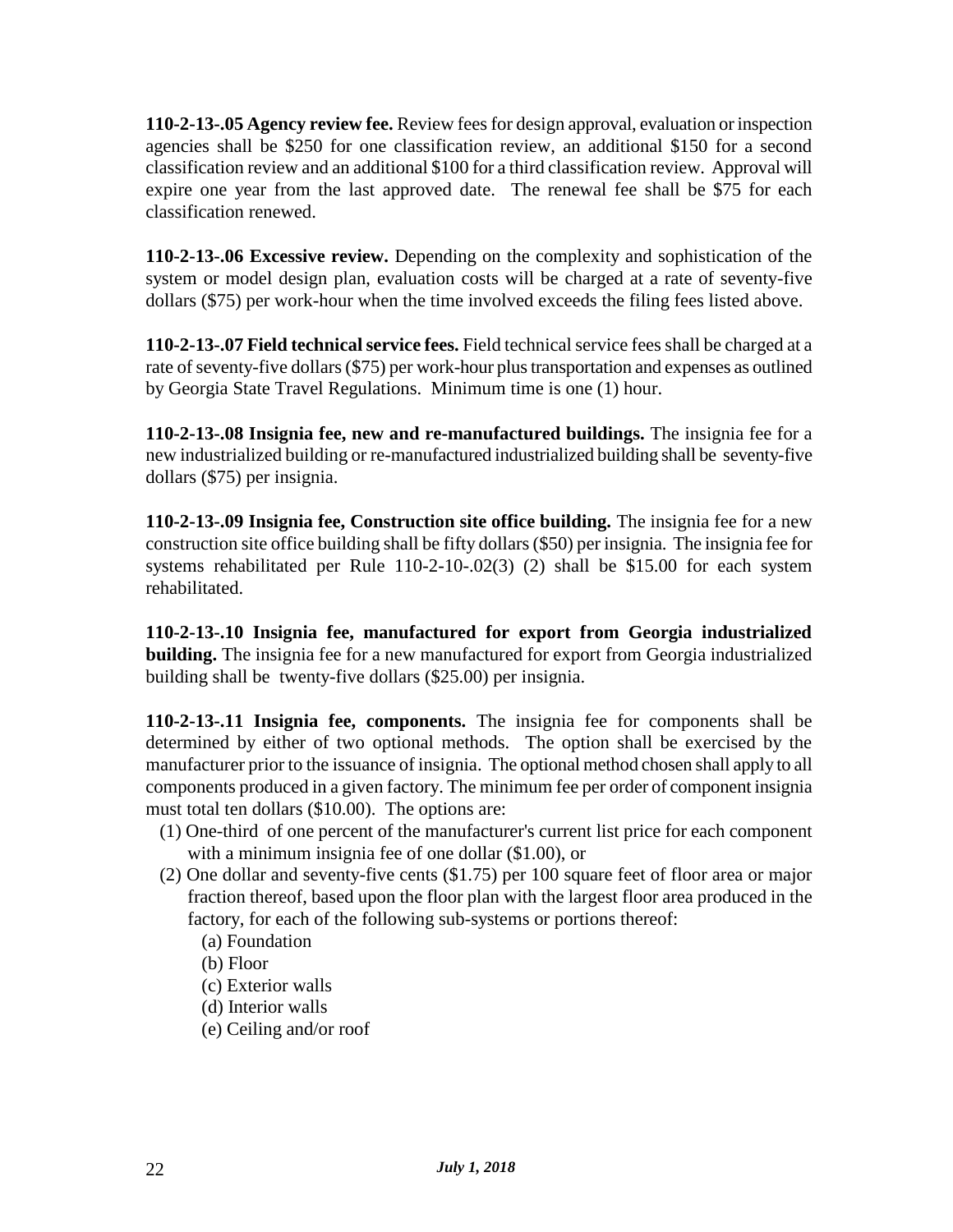**110-2-13-.12 Replacement insignia.** The fee for insignia to replace those removed under Section 110-2-10-.09 shall be fifty percent (50%) of that required by Section 110-2-13-.08, through 110-2-13-.11.

**110-2-13-.13 Non-refundable.** The above fees are minimum and payable at the time of submittal of the application. All filing and review fees are non-refundable. **Authority O.C.G.A. 8-2-113**

#### **110-2-14 APPEALS**

**110-2-14-.01 Committee appointment.** The commissioner shall appoint an appeals committee which shall consist of three (3) to five (5) members, one (1) of which shall be chosen from the State Codes Advisory Committee and one (1) of which shall be chosen from the Industrialized Buildings Advisory Committee.

**110-2-14-.02 Procedures for initiation.** Any person or organization aggrieved by the application of these rules may initiate an appeal by writing to the Appeals Committee, Office of the Commissioner, within thirty (30) days following the date of action on which the appeal is based. The request shall contain:

- (1) The name and address of the appellant.
- (2) The names and addresses of all other persons likely to be involved.
- (3) A summary of the action from which the appeal is taken.
- (4) The grounds of disagreement with the action from which the appeal is taken.
- (5) A statement that the appellant desires a hearing or decision based on written argument and documents submitted.
- (6) The signature of the appellant or responsible officer if the appellant is an organization.
- (7) Additional documents as the appellant may consider pertinent.

**110-2-14-.03 Call of meeting.** Upon receipt of a request, the commissioner shall call a meeting of the Appeals Committee to be held within forty-five (45) days of the request. The commissioner shall provide written notice of the time, date and place of the hearing to the appellant and all persons indicated in the request.

**110-2-14-.04 Evidence.** Technical rules of evidence shall not be applicable and all relevant evidence of reasonable value may be received.

**110-2-14-.05 Ruling.** A ruling of the committee shall require a majority vote of the committee members present. A record of the meeting, stating the committee's ruling and reasons therefore, shall be maintained for public review.

**110-2-14-.06 Notification of ruling.** The commissioner shall notify the appellant of the ruling within ten (10) days after the final decision of the Appeals Committee.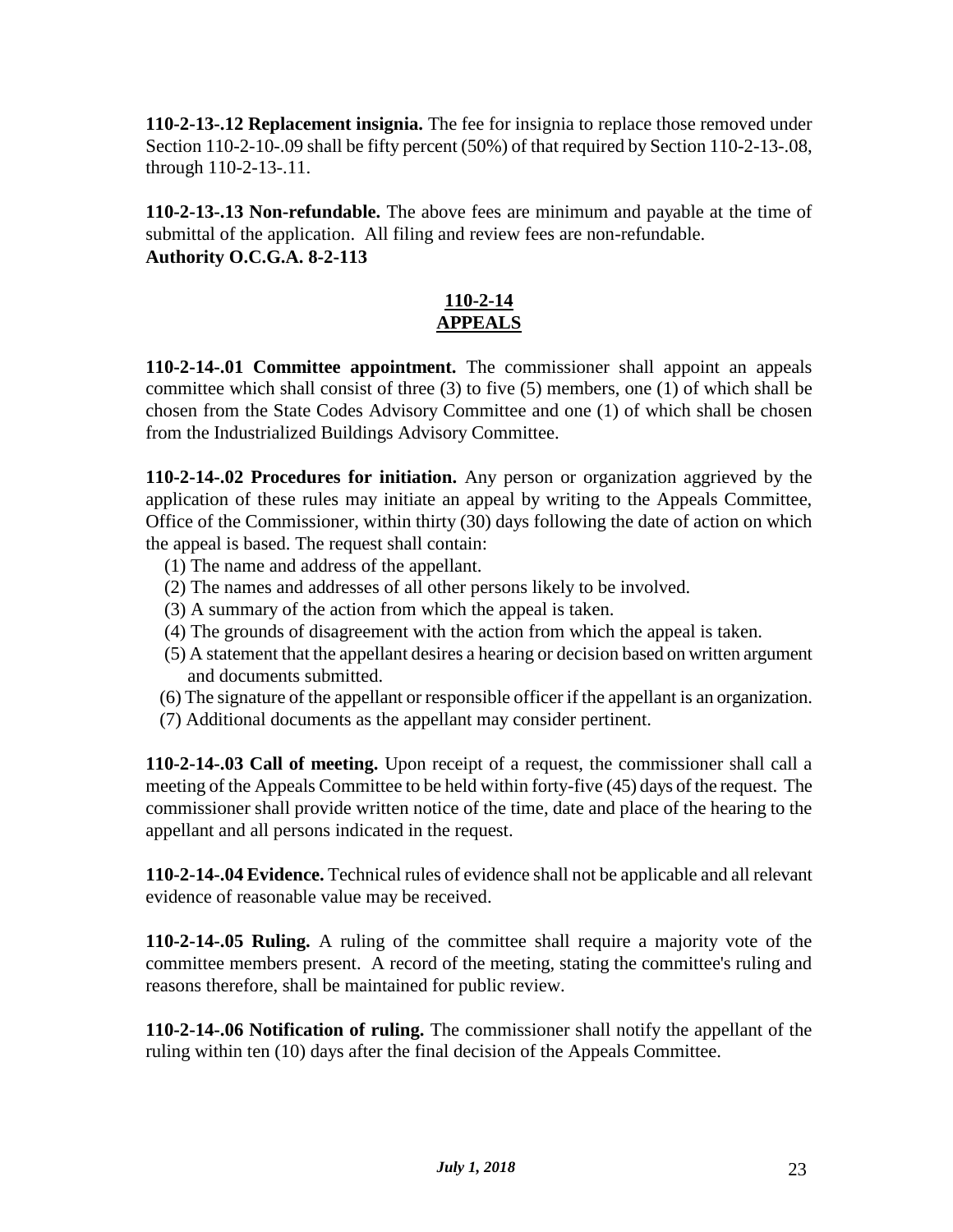**110-2-14-.07 Appeals of committee decision.** A final decision of the Appeals Committee may be appealed in the same manner specified in Chapter 13 of Title 50 of the Official Code of Georgia Annotated, to the same courts with the same rights and limitations specified in such chapter.

**Authority O.C.G.A. 8-2-113**

# **End of Rules.**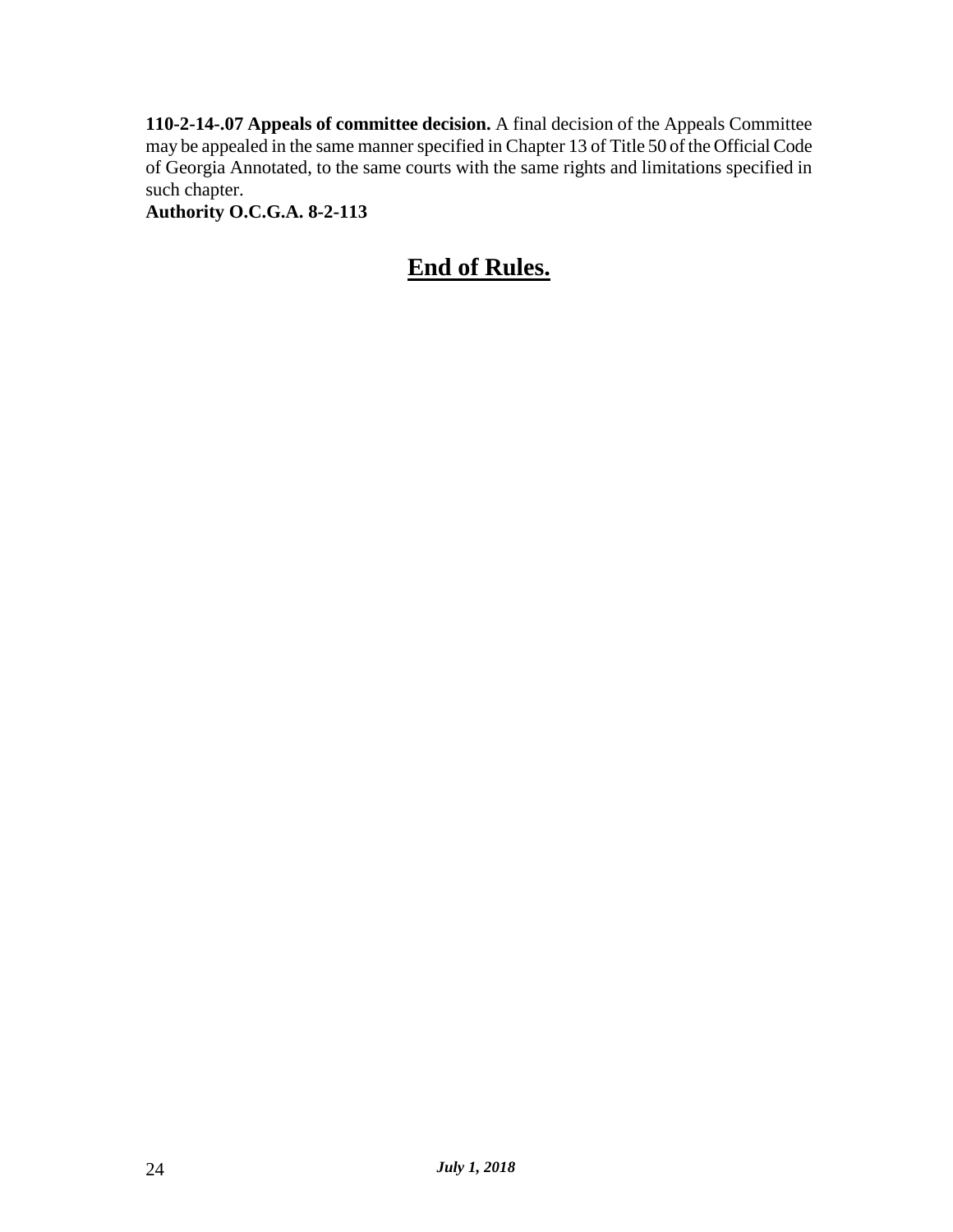- **TO:** Industrialized Building Manufacturers; Third Party Agencies and Interested Parties
- **FROM:** Ted Miltiades, Director of the Industrialized Building Program
- **DATE:** January 5, 2012, Revised July 1, 2018
- **SUBJECT:** Information Bulletin No. 110-2-16 Shipping Containers

Georgia Industrialized Building Insignias shall be affixed to shipping containers and shipping container building modules which are intended for manufacture and remanufacture as commercial or residential industrialized (factory-built) buildings in accordance with Chapter 110-2 of the current Rules of the Commissioner of the Department of Community Affairs (DCA).

Shipping containers and shipping container building modules which are intended for manufacture and remanufacture are included under the scope of the Georgia Industrialized Buildings (IB) Program. This also applies to any new and used shipping containers or shipping container building modules which are intended for use as Construction Site Office Buildings, with or without storage.

[Ref. IB Rule 110-2-2-.02 Definitions; IB Bulletins Nos. 18 and 19.]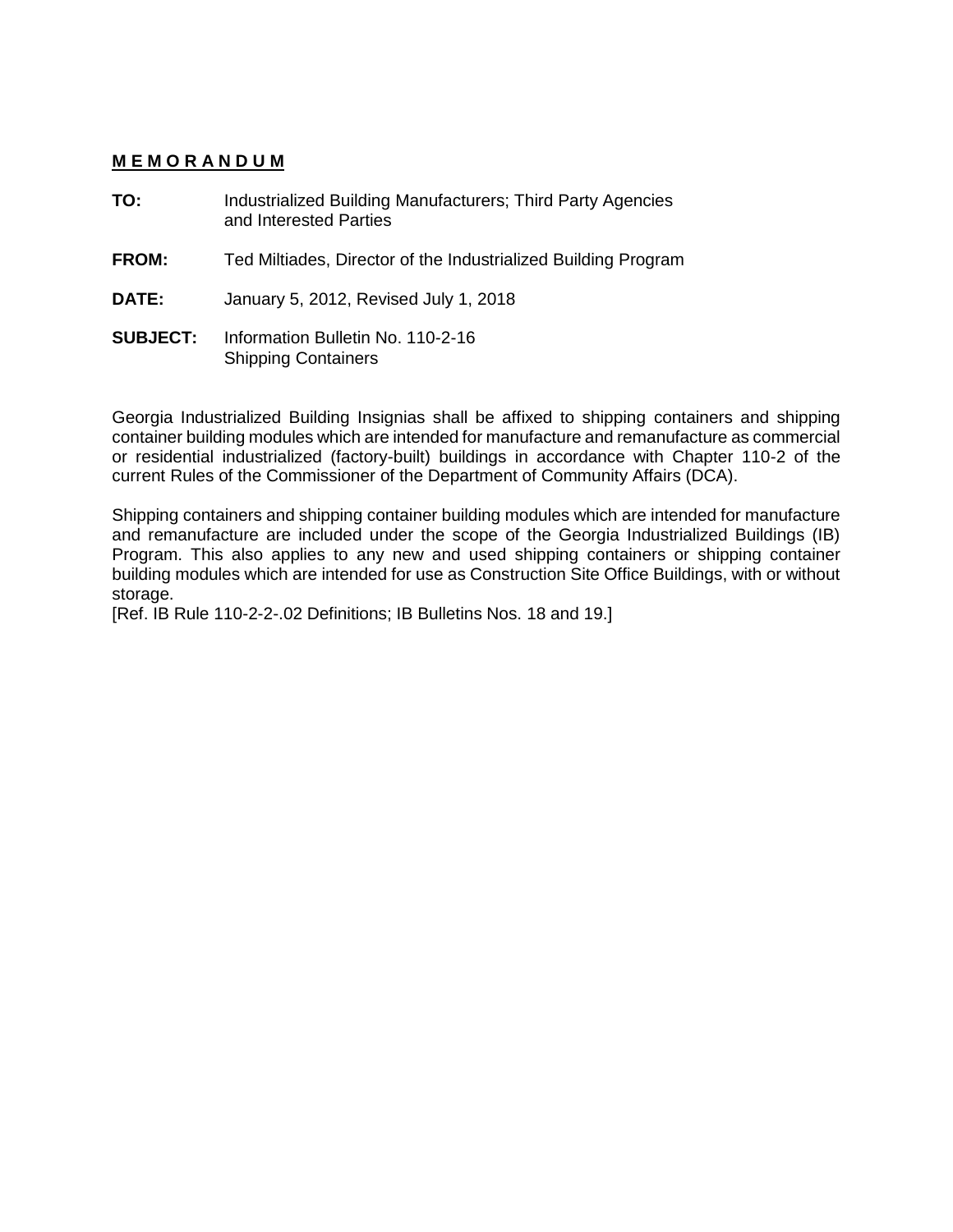| TO:             | Industrialized Building Manufacturers; Third Party Agencies<br>and Interested Parties |
|-----------------|---------------------------------------------------------------------------------------|
| FROM:           | Ted Miltiades, Director of the Industrialized Building Program                        |
| <b>DATE:</b>    | July 1, 2018                                                                          |
| <b>SUBJECT:</b> | Information Bulletin No. 110-2-18<br><b>Shipping Containers, General Requirements</b> |

All new and used steel cargo shipping containers which are intended for manufacture or remanufacture and use as commercial or residential industrialized buildings shall comply with the following requirements:

- New steel shipping containers shall comply with the International Standards Organization (ISO) Standard 1496-1 and shall have a valid Container Safety Convention (CSC) plate affixed to them.
- Used steel shipping containers shall comply with following additional requirements:
	- 1. Used containers shall be a minimum Grade A or Grade B in accordance with the Institute of International Container Lessors (IICL) *Guide for Container Equipment Inspection, 5th edition* (IICL-5) or equivalent, and shall be certified as cargo worthy (CWO) as required by appropriate ISO, CSC, ABS or equivalent classification society, and shall have a legible and valid CSC plate affixed to them. A copy of the certification certificate shall be obtained from the certification company and shall be verified for authenticity and retained by the third party inspection agency.
	- 2. Used containers shall not have been manufactured more than 48 months prior to the date of the third party agency approval.
	- 3. Containers shall not have been previously designated or used for transportation or storage of any hazardous materials. Entire container shall be sanitized, free of asbestos and any toxic or deleterious residues. Containers suspected of having harmful levels of toxicity present, e.g. fumigants, pesticides, formaldehyde, styrene, benzene, toluene, or any other toxic chemicals or contaminants shall be properly tested for toxicity as required by appropriate hygienic standards.
	- 4. Used containers shall be in good condition, free from excessive dents and other severe visual or structural defects, undamaged and have no previous repairs. Containers showing signs of wear, such as, small rust spots, holes, peeling or flaking paint, etc. shall be properly evaluated, sanded and repaired, resealed and repainted to meet with current approved industry repair standards.
	- 5. Existing preservative treated wood flooring shall be evaluated and if deemed necessary, may be encapsulated per current EPA remediation guidelines or entirely removed and replaced with new flooring to comply with the current code requirements for interior finishes.
	- 6. Used containers shall not have been painted with any lead paint. If lead paint is found, the paint shall be removed and remediated per current EPA remediation guidelines for lead based paint.
- Model plans shall be submitted for container buildings which include any structural modifications and load calculations for clear spans, cut wall openings, etc. The model plans and structural calculations shall be approved by the third party agency and stamped by a GA registered Professional Engineer.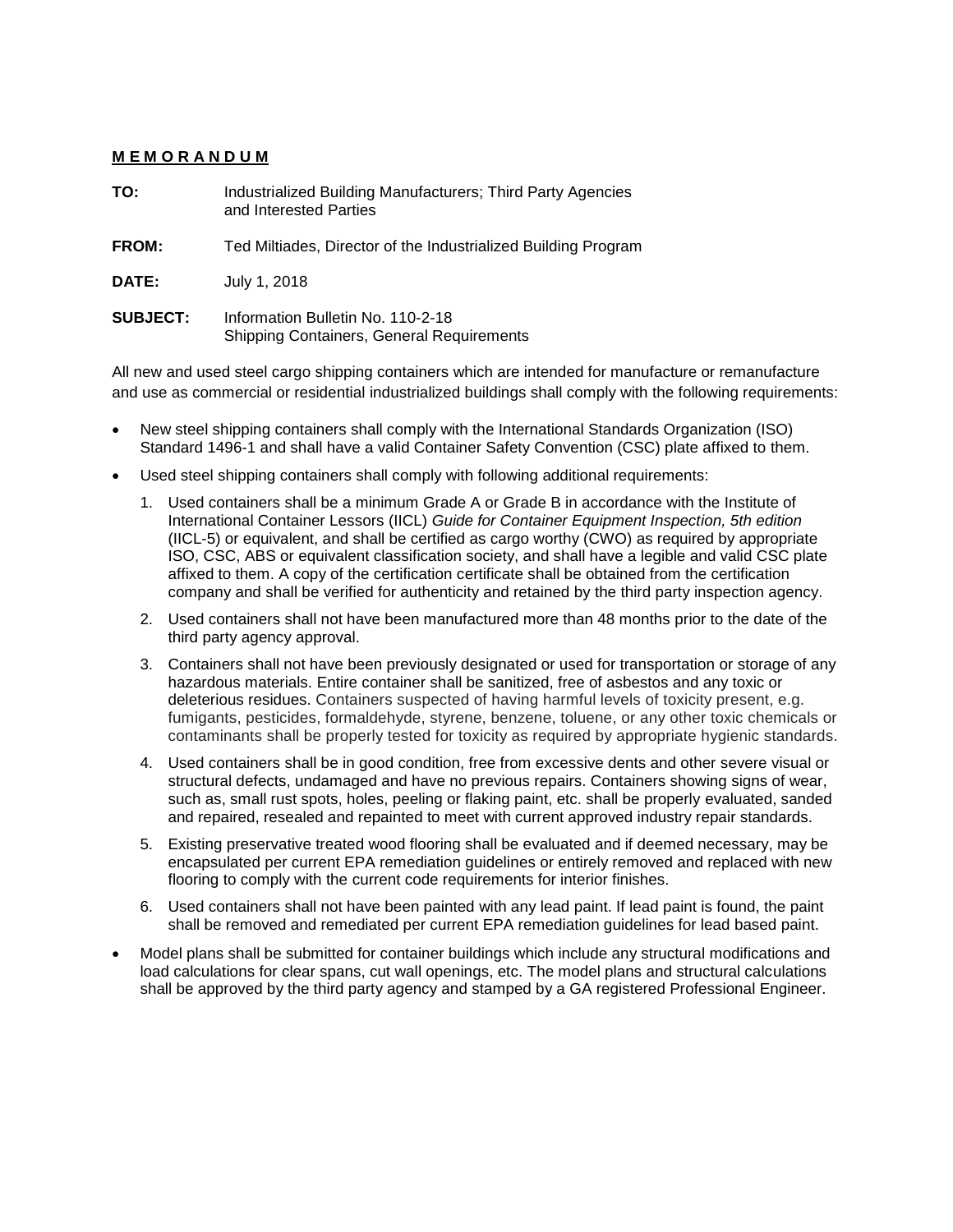| TO:             | Industrialized Building Manufacturers; Third Party Agencies<br>and Interested Parties                                 |
|-----------------|-----------------------------------------------------------------------------------------------------------------------|
| <b>FROM:</b>    | Ted Miltiades, Director of Codes and Industrialized Buildings                                                         |
| DATE:           | July 1, 2018                                                                                                          |
| <b>SUBJECT:</b> | Information Bulletin No. 110-2-19<br>Quality Control and Inspection Protocols for Shipping Container Building Modules |

The third party agency shall be responsible for the evaluation, inspection and approval of all new and used shipping containers and shipping container building modules as defined in accordance with IB Rule 110-2- 2-.02. The following quality control and inspection protocols shall apply:

#### **Quality Control and Inspection Protocols for Shipping Container Building Modules.**

- 1) New and used containers shall be certified to comply with the current International Organization for Standardization (ISO) Standard ISO-1496.1 and the International Commission for Safe Containers (CSC) regulations. Containers shall be general purpose or dry bulk cargo type with a valid CSC safety approval plate. Containers which do not have a valid safety approval plate shall not be permitted for manufacture or remanufacture as factory industrialized buildings. Containers previously designated to transport hazardous materials, dangerous or toxic substances shall not be permitted for manufacture or remanufacture as factory industrialized buildings.
- 2) Used containers shall be a minimum Grade A or Grade B in accordance with the Institute of International Container Lessors (IICL) *Guide for Container Equipment Inspection, 5th edition* (IICL-5) or an equivalent grading standard and shall be certified as cargo worthy (CWO) as required by ISO, CSC, ABS or an equivalent classification society and shall have a legible and valid CSC plate affixed to them. A copy of the valid certification certificate shall be obtained from the certification company and shall be verified for authenticity and retained for record by the third party inspection agency, or
- 3) Used containers shall comply with one of the following evaluation, testing and inspection protocols: a) Acceptance based on an ICC-Evaluation Service Report (ESR) or equivalent evaluation report
	- from an approved accredited testing and evaluation agency which conforms to AC-462 'Acceptance Criteria for Shipping Container Building Modules,' or
	- b) Acceptance based on current International Organization for Standardization (ISO) or International Convention for Safe Containers (ICSC) or Institute of International Container Lessors (IICL) or American Bureau of Shipping (ABS) or equivalent certification organizations which perform the evaluation, testing and inspection of existing shipping containers, or
	- c) Acceptance based on an equivalent alternative protocol approved by the Department.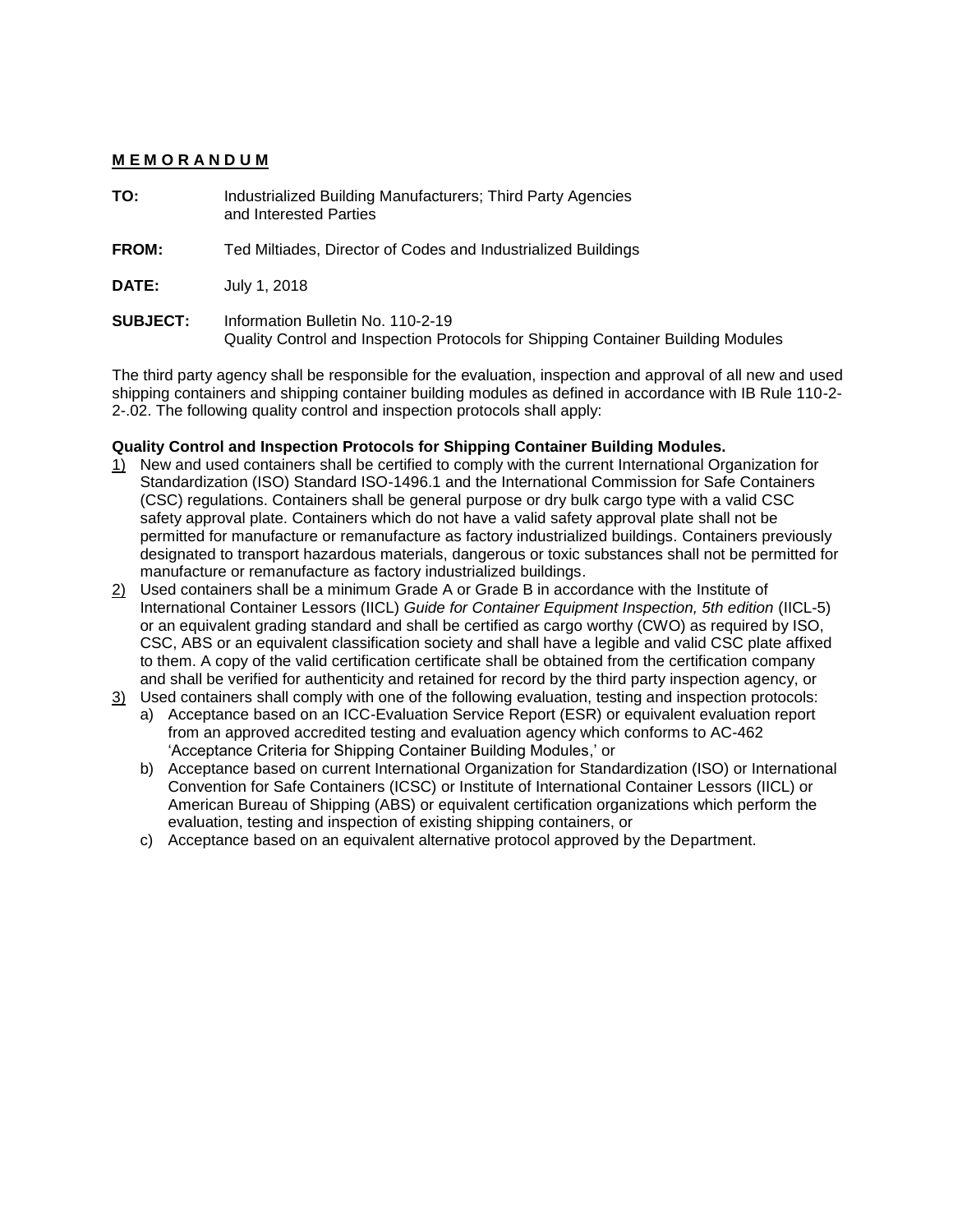| TO:             | Industrialized Building Manufacturers; Third Party Agencies<br>and Interested Parties |
|-----------------|---------------------------------------------------------------------------------------|
| <b>FROM:</b>    | Ted Miltiades, Director of Industrialized Buildings Program                           |
| <b>DATE:</b>    | July 1, 2018                                                                          |
| <b>SUBJECT:</b> | Information Bulletin No. 110-2-20                                                     |

Tiny Houses

New tiny house residential industrialized buildings (IB) shall comply with the following requirements:

- 1. They shall not exceed 400 square feet in total area of habitable floor space, excluding loft spaces. Habitable spaces are for living, sleeping, eating or cooking. Bathrooms, toilet rooms, closets, halls, storage or utility spaces and similar areas are not considered habitable spaces.
- 2. They shall comply with the current State Minimum Standard Residential Code(s) with Georgia State Amendments. This includes the: International Residential Code (IRC), International Plumbing Code (IPC), International Energy Conservation Code (IECC) and National Electrical Code (NEC).
- 3. They shall be allowed to conform to the requirements of Appendix S entitled 'Tiny Houses' of the current IRC code as adopted and amended by the Department of Community Affairs.
- 4. They shall not contain a permanent metal chassis and shall be affixed to permanent load-bearing foundation. Tiny houses on wheels (THOWs) do not fall under scope of the IB program.
- 5. Each dwelling shall have at least one principle means of egress or doorway with a clear opening width of at least 32 inches and a clear height of at least 78 inches. [IRC R311]
- 6. Habitable lofts and every sleeping room shall have at least one operable means of emergency escape and rescue opening (door or window) that complies with the current code. An approved operable egress skylight or roof access window shall be allowed in habitable lofts. [IRC R310]
- 7. The dwelling shall be capable of maintaining a minimum room temperature of 68 degrees at three feet above the floor and two feet from the exterior walls (excludes the use of portable heaters).
- 8. Smoke alarms are required in each sleeping room, in the immediate vicinity of the bedrooms and on each additional story or loft of the dwelling including basements and habitable attics. [IRC R314]
- 9. A carbon monoxide alarm is required in every dwelling unit having fuel fired or electric appliances. [IRC R315]
- 10. Model plans submitted for approval or file for record shall be stamped by a GA licensed registered engineer and shall be reviewed, approved and stamped by a DCA approved third party agency.
- 11. Manufactured (mobile) homes constructed under the requirements of the U.S. Department of Housing and Urban Development (HUD) do not fall under the scope of the IB program.
- 12. Recreational vehicles, motor homes, park trailers, travel trailers, built in accordance with the National Fire Protection Association (NFPA) Standard on Recreational Vehicles, NFPA 1192 or the Park Model Recreational Vehicle Standard, ANSI A119.5 do not fall under the scope of the IB program.
- 13. All approved factory built IB tiny houses shall have a DCA insignia affixed to each module or unit which certifies the unit complies with the current state's construction codes and IB program rules.
- 14. Local governments shall retain full control over all matters relating to site installation, including subdivision controls, zoning issues, site grading, foundation installations and utility hook-ups.